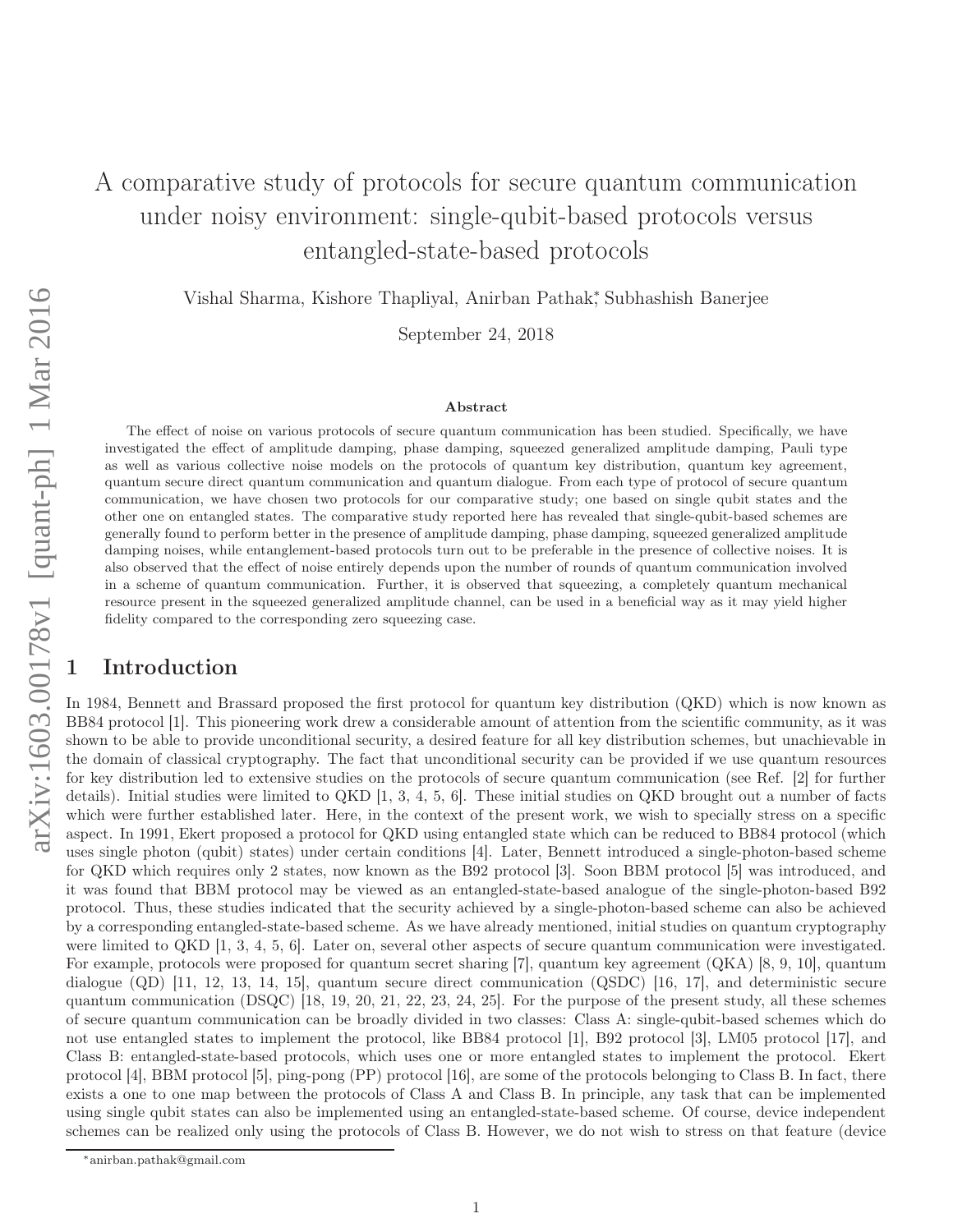| Sr. No. | Quantum       | Protocol from Class A      | Protocol from Class B      |
|---------|---------------|----------------------------|----------------------------|
|         | Cryptographic |                            |                            |
|         | Task          |                            |                            |
|         | QKD           | $B92$ protocol $ 3 $       | BBM protocol [5]           |
|         | QKA           | Chong et al. protocol [10] | Shukla et al. protocol [9] |
|         | QSDC          | $LM05$ protocol [17]       | PP protocol [16]           |
|         | QD            | Shi et al. protocol [14]   | Ba An protocol [11]        |

Table 1: Single-qubit-based and entangled-state-based protocols for various tasks related to secure quantum communication.

independence) here. Excluding ideas of device independence, it can be shown that the security provided by a scheme of Class A and the corresponding scheme of Class B is equivalent in the ideal situation, where noise is not present. To illustrate this point in Table 1, we have listed protocols of Class A and Class B for various tasks related to secure quantum communication. As we have already mentioned in an ideal situation, these schemes (i.e., any two schemes shown in the same row of Table 1) are equivalent as far as the ability to perform the cryptographic task in a secure manner is concerned. However, to the best of our knowledge this equivalence is not investigated in the realistic situation (i.e., in the presence of noise). Keeping this fact in mind, this paper aims to perform a comparative study of the protocols for secure quantum communication under various noise models. Specifically, we wish to compare single-qubit-based protocols (protocols of Class A) with entangled-state-based protocols (Protocol of Class B) under various noise models. Here, it may be noted that although, such comparative study has not yet been performed for protocols of Class A and Class B mentioned above, a similar comparative study has been performed on conjugate-coding-based protocols of secure quantum communication and orthogonal-state-based protocols of secure quantum communication, which are equivalent in the ideal situation ([26] and references therein), but not in noisy environment ([27] and references therein). Further, there are various equivalent but different decoy-qubit-based strategies (such as the BB84 subroutine, GV subroutine) for eavesdropping checking that are used in standard protocols of secure quantum communication. These subroutines are also known to be equivalent in a noise free environment, but a recent study has established that they are not equivalent in a noisy environment [27]. This recent observation has further motivated us to perform the present investigation and to systematically investigate the effect of different type of noises on various type of schemes of secure quantum communication.

There are several noise models [28, 29]. Here, we will restrict ourselves to the study of the effects of amplitude damping (AD) channel, phase damping (PD) channel [30, 31], collective noise and Pauli noise. Finally, we will also discuss squeezed generalized amplitude damping (SGAD) channel [31, 32, 33] and note that results for the generalized amplitude damping (GAD) channel as well as that for the AD channel can be obtained from the results computed for the SGAD channel. The motivation to study these noise models is that the AD noise model deals with an interaction of the quantum system with a zero temperature (vacuum) bath. An energy dissipation is involved in this noise model while not in PD. These two noise models can bring about the phenomena of entanglement decay and entanglement sudden-death [34]. Here, as we wish to analyze the equivalence between a single-qubit-based scheme with an entanglement-based one, these two noise models become relevant. Collective noise is a coherent effect on all the qubits, viz., all the polarization encoded photons traveling through an optical fiber undergo the same birefringence [35]. The Pauli noise channels include various physically relevant cases, such as bit flip, phase flip, and depolarizing channels [31, 36, 37, 38]. SGAD channels are a generalization of the AD family of channels, which includes the GAD and involves the dissipative interaction with a non-zero temperature bath with non-vanishing squeezing [32]. The squeezing, being a quantum resource, provides an edge over GAD channels, which study a dissipative interaction with a finite temperature bath without squeezing [39, 40, 41]. Hence, the choice of SGAD channel enables investigations into both non-zero as well as vanishing regimes of squeezing. The wide applicability of all these noise models sets our motivation to systematically study various schemes for secure quantum communication under noisy environment and to analyze their equivalence.

The remaining part of the paper is organized as follows. In Section 2, we briefly discuss the noise models we are going to apply on the schemes mentioned in Table 1. The next section is dedicated to the method adopted to study the effect of noise models described in Section 2. In Section 4, we briefly describe the protocols listed in Table 1, and report the effect of various type of noises on these protocols with a clear aim to compare single-qubit-based scheme for a specific cryptographic task with the corresponding entangled-state-based scheme. Finally, we conclude in Section 5.

### 2 Different noise models

The most important and widely studied noise models are the AD, PD, collective and Pauli noise models. Apart from these, generalization of AD considering a dissipative interaction with a thermal and squeezed thermal bath have been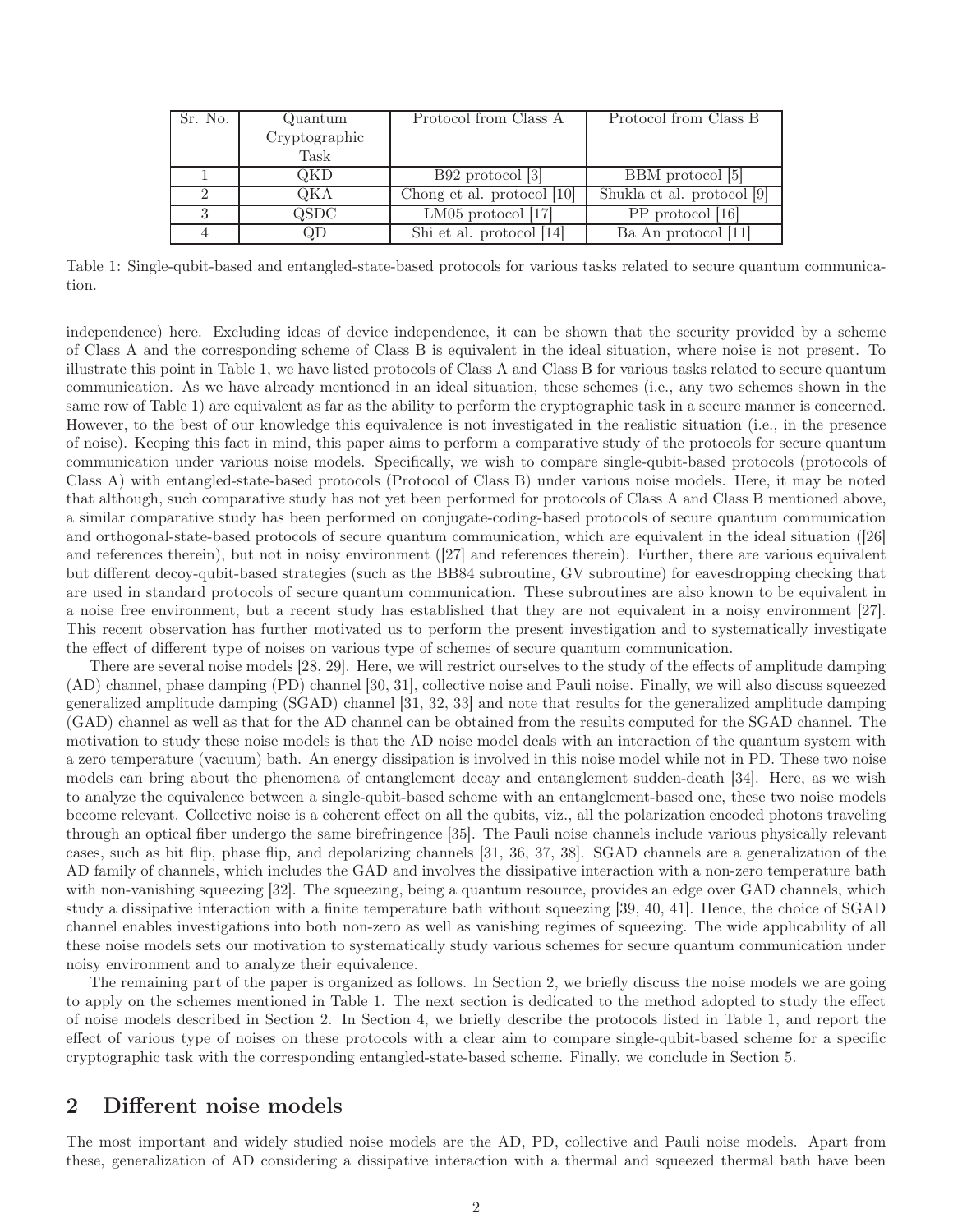studied as GAD and SGAD, respectively. Here, we describe only the SGAD channels as the effect of the GAD channel can be obtained as its limiting case for zero bath squeezing. Further, as the AD noise is a limiting case of GAD, it provides a consistency check of the obtained results under SGAD noise. In what follows, we will study the effect of all these noise models on the protocols of secure quantum communication that are listed in Table 1. The noise models we have opted to study in the present paper are briefly described below.

#### 2.1 AD noise model

The AD noise simulates the dissipative interaction of a quantum system with a vacuum bath. A perception about the importance of this noise model can be obtained easily if we consider the large number of theoretical and experimental works on this noise model reported in the recent past ([27, 34, 40, 42, 43, 44] and references therein). The Kraus operators of an AD channel are given by [28, 29, 32]

$$
E_0 = \begin{bmatrix} 1 & 0 \\ 0 & \sqrt{1-\eta} \end{bmatrix}, \qquad E_1 = \begin{bmatrix} 0 & \sqrt{\eta} \\ 0 & 0 \end{bmatrix}, \tag{1}
$$

where  $\eta$  ( $0 \leq \eta \leq 1$ ) is the probability of error or decoherence rate.

#### 2.2 PD noise model

Similarly, Kraus operators for phase-damping noise model are [28, 29, 31]

$$
E_0 = \sqrt{1-\eta} \begin{bmatrix} 1 & 0 \\ 0 & 1 \end{bmatrix}, \qquad E_1 = \sqrt{\eta} \begin{bmatrix} 1 & 0 \\ 0 & 0 \end{bmatrix}, \qquad E_2 = \sqrt{\eta} \begin{bmatrix} 0 & 0 \\ 0 & 1 \end{bmatrix}, \tag{2}
$$

where  $\eta$  ( $0 \le \eta \le 1$ ) is the decoherence rate. This is another widely studied noise model. For instance, PD noise is discussed in Refs. ([27, 31, 33, 34, 43, 44, 45, 46, 47] and references therein). This noise model is also experimentally simulated in Refs. [43, 44].

#### 2.3 Collective noises

A coherent effect of environment on all the travel qubits passing through a channel [48] can be studied using collective rotation (CR) and dephasing (CD) noise models. It is known that the singlet states are resistant to an arbitrary collective noise [48]. Recently, the effect of collective noise on various schemes of quantum communication has been studied [15, 27, 35, 49, 50, 51]. Interestingly, these studies provided protocols for quantum communication, which use logical qubits to avoid the effect of collective noise (cf. [15, 50, 51]). Before we proceed further let us briefly introduce CR and CD noise models.

#### 2.3.1 CR noise model

CR noise transforms  $|0\rangle \rightarrow \cos \theta |0\rangle + \sin \theta |1\rangle$  and  $|1\rangle \rightarrow -\sin \theta |0\rangle + \cos \theta |1\rangle$ . Here,  $\theta$  is the noise parameter [27, 49, 50, 51]. Mathematically, a rotation operator acts on the quantum state of travel qubits corresponding to this transformation.

#### 2.3.2 CD noise model

CD noise leaves  $|0\rangle$  unchanged while transforms  $|1\rangle$  as  $|1\rangle \rightarrow \exp(i\phi)|1\rangle$ , where  $\phi$  is the noise parameter [27, 49, 50, 51]. This is equivalent to a phase gate.

#### 2.4 Pauli noise

The set of all Pauli channels is a tetrahedron. The phase flip and phase damping channels correspond to a proper subset of the Pauli channels. Depolarizing channels forms a 1-simplex embedded within the convex polytope representing the Pauli channels [31]. Pauli noise [31] is studied using operators  $E_i = \sqrt{p_i} \sigma_i$ , where  $\sigma_0 = \mathbb{I}$ ,  $\sigma_1 = X$ ,  $\sigma_2 = iY$ , and  $\sigma_3 = Z$ . Here,  $p_i$  corresponds to the probability with which a particular Pauli operation is applied [36, 37, 38]. Corresponding expression for the depolarizing channel can be obtained with  $p_i = \frac{p'}{3}$  $\frac{p}{3}$  for  $i \in \{1, 2, 3\}$  and  $p_0 = 1 - p'$ . Specifically, it would mean that with a certain probability the state remains unchanged while with the remaining probability, it becomes completely mixed. Further, information regarding bit flip, phase flip and bit-phase flip channels can be obtained with  $p_0 = 1 - p'$  and  $p_i = p'$  for  $i = 1, 3$  and 2, respectively. This kind of noise channel is studied for noise estimation [36], channel characterization [37] and error correction [38].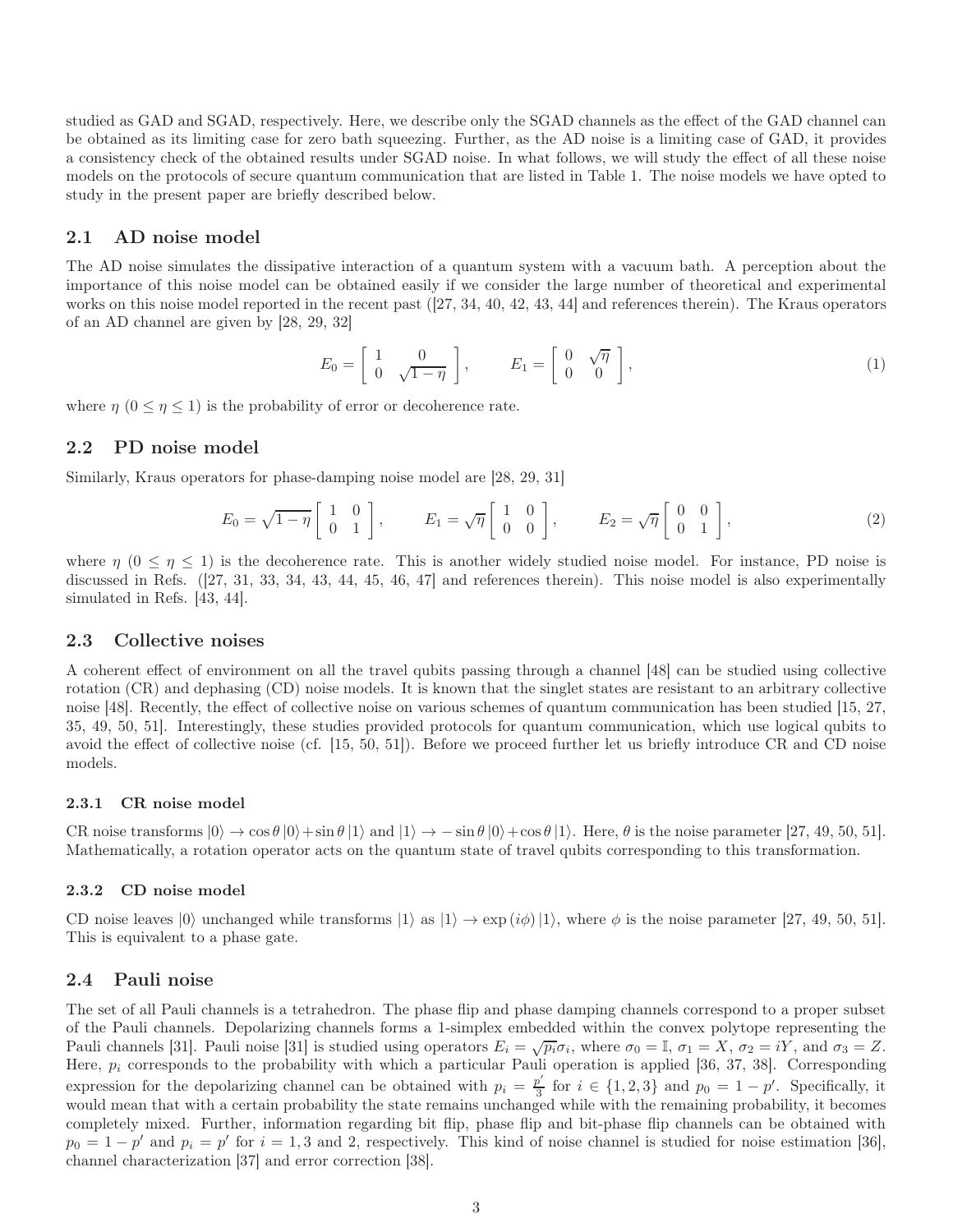### 2.5 SGAD noise model

SGAD channel is a generalization of the AD and GAD channels and is characterized by the following Kraus operators [31, 32]

$$
E_0 = \sqrt{Q} \begin{bmatrix} 1 & 0 \\ 0 & \sqrt{1 - \lambda(t)} \end{bmatrix},
$$
  
\n
$$
E_1 = \sqrt{Q} \begin{bmatrix} 0 & \sqrt{\lambda(t)} \\ 0 & 0 \end{bmatrix},
$$
  
\n
$$
E_2 = \sqrt{1 - Q} \begin{bmatrix} \sqrt{1 - \nu(t)} & 0 \\ 0 & \sqrt{1 - \mu(t)} \end{bmatrix},
$$
  
\n
$$
E_3 = \sqrt{1 - Q} \begin{bmatrix} 0 & \sqrt{\mu(t)}e^{-i\Phi(t)} \\ \sqrt{\nu(t)} & 0 \end{bmatrix},
$$
  
\n(3)

where  $\lambda(t) = \frac{1}{p} \{1 - (1 - p) [\mu(t) + \nu(t)] - \exp(-\gamma_0 (2N + 1)t)\}, \mu(t) = \frac{2N+1}{2N(1-p)}$  $\frac{\sinh^2(\gamma_0 a t/2)}{\sinh^2(\gamma_0 (2N+1)t/2)} \exp(-\frac{\gamma_0}{2}(2N+1)t),$ and  $\nu(t) = \frac{N}{(1-p)(2N+1)} \left\{ 1 - \exp(-\gamma_0(2N+1)t) \right\}$ . Here,  $\gamma_0$  is the spontaneous emission rate,  $a = \sinh(2r)(2N_{th}+1)$ , and  $N = N_{th} \left\{ \cosh^2(r) + \sinh^2(r) \right\} + \sinh^2(r)$ , where  $N_{th} = 1/ \left\{ \exp\left(\hbar \omega / k_B T\right) - 1 \right\}$  and  $\Phi(t)$  is equal to the bath squeezing angle. The analytic expression for the parameter  $Q$  is quite involved, and can be obtained from Ref. [32]. The beauty of SGAD channel is that for zero bath squeezing  $(\Phi)$ , it reduces to GAD channel, which can further be reduced to zero temperature bath (AD channel), where  $Q$  becomes 1. Hereafter, we will avoid the time  $t$  in the argument of all the expressions under SGAD noise for simplicity of notations. Quasiprobability distributions and tomogram of the single and two qubit spin states under the SGAD channels have been studied recently in [40, 41]. The influence of SGAD noise on a quantum cryptographic switch was analyzed in [39].

# 3 Strategy for studying the effect of various noise models on the protocols of secure quantum communication

The effect of noise can be studied by using a distance-based measure, fidelity, between the final quantum state expected in the absence of noise and the final state obtained when one of the noise models discussed above is considered. To be precise, the strategy adopted in Ref. [27, 45, 47] will be used here. Before we discuss various protocols of secure quantum communication and the effect of noise on them, we will briefly summarize the strategy adopted for the task.

Consider an initial pure state  $\rho = |\psi\rangle\langle\psi|$  which is to be evolved under a noisy environment. The evolution of the state after applying the Kraus operators characterizing a particular noise is  $\rho_k = \sum_i E_i \rho E_i^{\dagger}$ , where  $E_i$ s are the Kraus operators for the chosen noise model under consideration. Specifically, the Kraus operators of AD, PD, SGAD and Pauli channels are given in Section 2.

Further, in case of the coherent effect of noise on all the qubits, i.e., collective noise, the transformed state is obtained as  $\rho_k = U \rho U^{\dagger}$ , where U is the unitary operation due to corresponding noise. The unitary operations for both collective noises are given in the previous section.

Finally, fidelity, defined as

$$
F = \langle \psi | \rho_k | \psi \rangle,
$$

between the final state after the effect of noise  $\rho_k$  and pure initial state  $|\psi\rangle$  is used as a measure of the effect of noise. It would be worth mentioning here that the fidelity expression used here has been used in Refs. ([27, 52, 53] and references therein). However, conventionally, an equivalent, but a slightly different definition of fidelity is used, and fidelity for two quantum states  $\rho$  and  $\sigma$  is defined as  $F(\sigma, \rho) = Tr \sqrt{\sigma^{\frac{1}{2}} \rho \sigma^{\frac{1}{2}}}.$ 

In the current study, we have assumed that one of the noise models is studied at a time. Further, we have also considered that only the travel qubits are affected by the environment, while the qubits not traveling through the channel, i.e., home qubits remain unaffected.

# 4 Various aspects (protocols) of secure quantum communication and effect of noise on them

We briefly review two protocols for each type of secure quantum communication task (namely, QKD, QKA, QSDC and QD), and study the effect of the above described noise models on them. For this we chose one protocol from Class A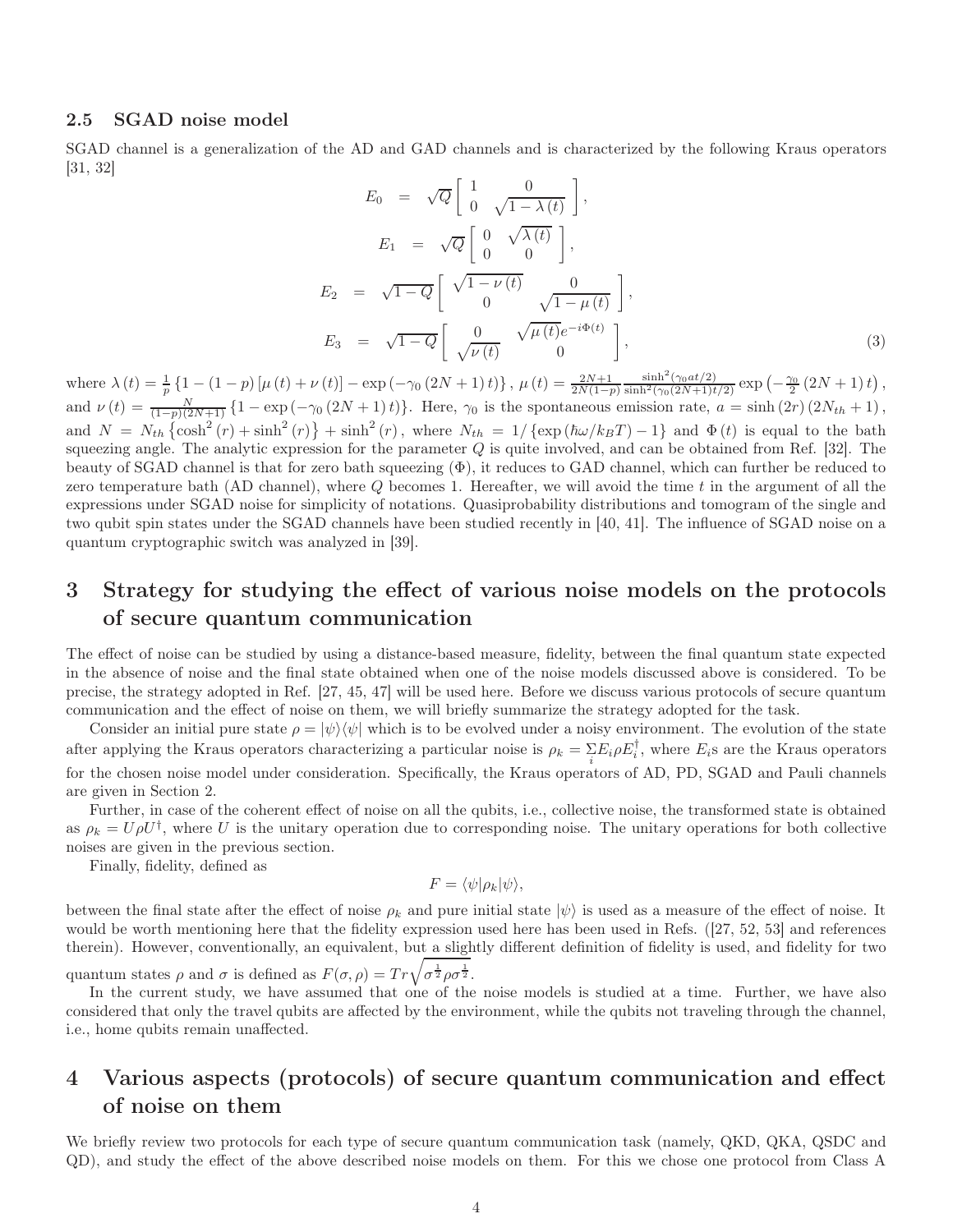and another one from Class B. Specifically, for a cryptographic task listed in the second column of Table 1, a protocol from Class A (B) is mentioned in the third (fourth) column. Here, we aim to compare the protocol mentioned in the third column of Table 1 with the protocol mentioned in the fourth column of the same row under different type of noise models. The purpose, is to investigate their equivalence when subjected to different noise models discussed in Section 2. Specifically, the strategy mentioned in the previous section is used here to perform the comparison by comparing fidelity. We obtain expressions of fidelity for the quantum states to be recovered at the end of each protocol. Further, we would like to mention that all the fidelity expressions reported here are obtained as an average fidelity for all possible choices of initial states and encoding on them. For example, if we consider Ba An protocol of QD where a predecided entangled state is used as initial state, then there will be 16 possible cases as Alice and Bob each can encode messages using 4 different operations. Similarly, for a single-qubit-based QD scheme there are 16 possible cases with 4 initial states and 2 possible encodings by each party. This is why for each type of QD average fidelity is obtained by computing fidelity for all cases and then averaging. A similar approach is adopted in the rest of the paper to obtain average fidelity for various protocols.

#### 4.1 QKD protocols and effect of noise on them

Here, as we compare a single-qubit-based scheme for QKD with a QKD scheme which requires an entangled state. Specifically, we opt for B92 protocol [3] as an example of single-qubit-based QKD scheme and BBM protocol [5] as its entangled state counterpart.

#### 4.1.1 B92 protocol

A modified version of BB84 with less resources was proposed by Bennett in 1992 [3]. Hence, the protocol is referred to as B92 protocol. The B92 scheme can be summarized in the following steps:

- **B92 1:** Alice sends a random string of  $|0\rangle$  and  $|+\rangle$  to Bob, where it is assumed that  $|0\rangle$  and  $|+\rangle$  correspond to bit values 0 and 1, respectively. We can easily observe the modification from BB84 as, in BB84 a random string of  $\{|0\rangle, |1\rangle, |+\rangle, |-\rangle\}$  was prepared.
- **B92 2:** Bob measures the received qubits in either computational  $\{|0\rangle, |1\rangle\}$  or diagonal  $\{|+\rangle, |-\rangle\}$  basis randomly. Here, Bob does not announce his choice of basis, which is in contrast to BB84.
- **B92 3:** From his measurement outcome Bob keeps only the qubits with measurement outcome  $|1\rangle$  or  $|-\rangle$  and announces the same. Subsequently, Alice also discards the rest of the qubits. The reason behind discarding the measurement outcomes can be understood by noting that a contribution to measurement outputs  $|0\rangle$  or  $|+\rangle$  can be from both the initial states  $|0\rangle$  and  $|+\rangle$ , due to which the measurement outcomes  $|0\rangle$  or  $|+\rangle$  can lead to a non-conclusive result. Therefore, only  $|1\rangle$  or  $|-\rangle$  outcomes are considered which correspond to Alice's bit values 1 and 0. Hence, these qubits can be used to generate a random symmetric key.
- B92 4: Bob announces the measurement outcomes of a part of the generated string with the positions of the qubits for verification of eavesdropping. For the corresponding qubits Alice checks the measurement outcome with the initial state as  $|0\rangle_A \rightarrow |-\rangle_B$  and  $|+\rangle_A \rightarrow |1\rangle_B$ . For the errors above a tolerable limit the protocol is discarded. Otherwise a secure and symmetric key can be generated between the two users.

The protocol described above can be studied under various noise models. When the qubit prepared by Alice travels to Bob under the effect of AD noise, the obtained fidelity is

$$
F_{AD1}^{QKD} = \frac{1}{4} \left( \sqrt{1 - \eta} + 3 \right). \tag{4}
$$

Here, and in the remaining part of the paper, required expressions of fidelity are provided using a notation of the form  $F_{ji}^x$ , where  $j : j \in \{AD, PD, CR, CD, SGAD, P\}$  is the type of noise model; i is 1 and 2 for single-qubitbased and entanglement-based schemes, respectively; and  $x$  denotes the type of secure quantum communication, i.e.,  $x \in \{QKD, QKA, QSDC, QD\}$ . Now, considering that travel qubits have propagated via a PD channel, we obtain

$$
F_{PD1}^{QKD} = \frac{1}{4} \left( -\eta + 4 \right). \tag{5}
$$

In the collective noisy environment, the obtained fidelity expressions are

$$
F_{CD1}^{QKD} = \frac{1}{4} (\cos(\phi) + 3),\tag{6}
$$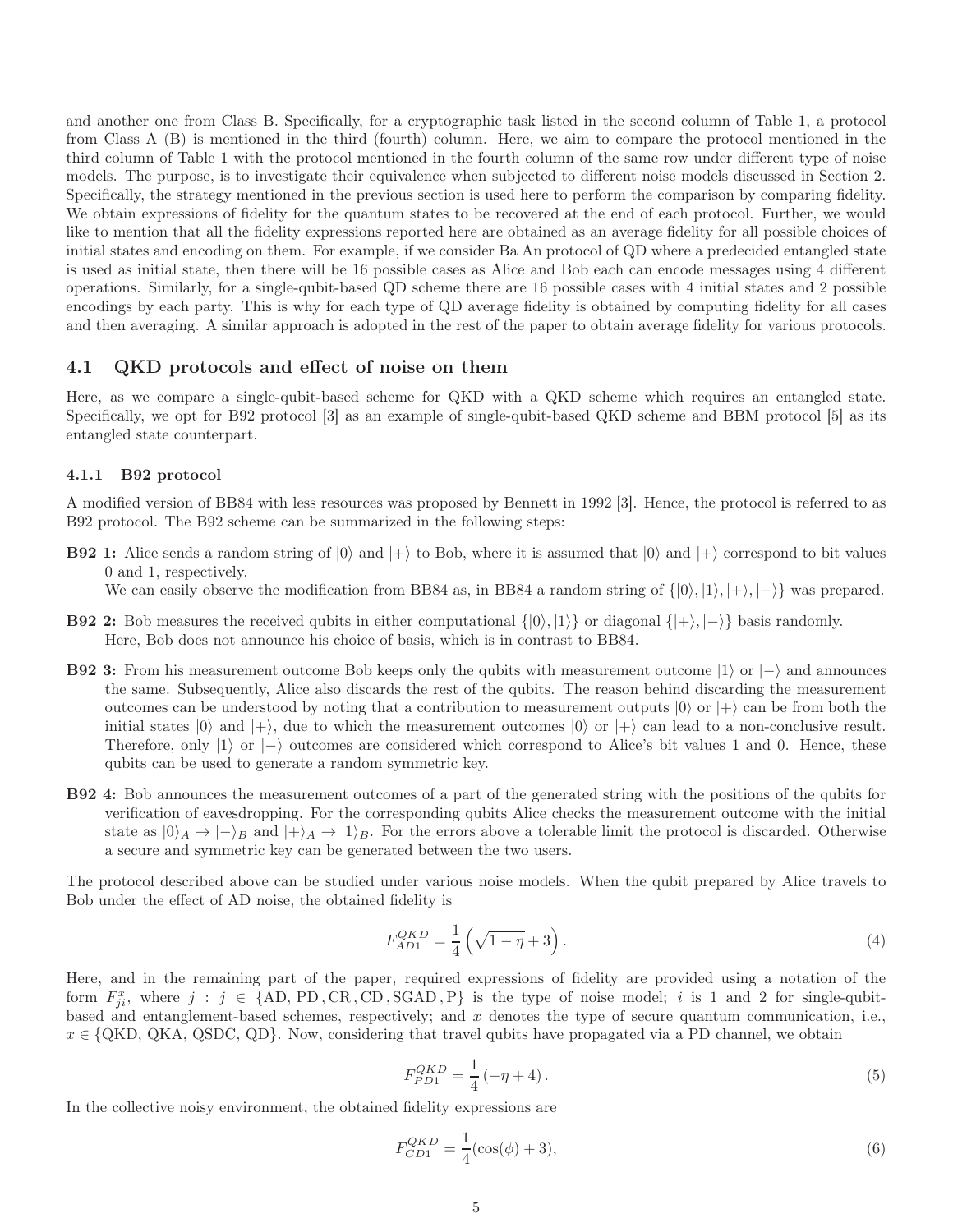and

$$
F_{CR1}^{QKD} = \cos^2(\theta),\tag{7}
$$

for CD and CR noise channels, respectively. The analytic expressions of fidelity under the effect of Pauli and SGAD channels are

$$
F_{P1}^{QKD} = \frac{1}{2}(2p_1 + p_2 + p_4)
$$
\n(8)

and

$$
F_{SGAD1}^{QKD} = \frac{1}{4} \left( \sqrt{1 - \mu} \sqrt{1 - \nu} - 2\nu + Q \left( \sqrt{1 - \lambda} - \sqrt{1 - \mu} \sqrt{1 - \nu} + 2\nu \right) - \sqrt{\mu} \sqrt{\nu} (Q - 1) \cos(\Phi) + 3 \right),
$$
(9)

respectively.

#### 4.1.2 BBM protocol

The BBM protocol [5] is a variant of the Ekert protocol [4], with reduced resources. Specifically, Ekert protocol uses three mutually unbiased bases (MUBs) to calculate the correlation function for detecting eavesdropping when the entanglement source was kept in between the two authenticated users Alice and Bob [4]. In contrast, in BBM protocol, the source of entangled photon is given to Alice and the requirement of three MUBs are reduced to two [5]. The protocol can be summarized as follows.

- **BBM 1:** Alice prepares a string of the singlet state  $|\phi^{-}\rangle = \frac{|01\rangle |10\rangle}{\sqrt{2}}$  and sends the second qubit to Bob keeping the first qubit with herself.
- **BBM 2:** Both Alice and Bob measure their qubits of shared quantum state in either computational  $\{|0\rangle, |1\rangle\}$  or diagonal  $\{|\rangle, |\rangle, |\rangle\}$  basis randomly. Both the users announce their choices of measurement basis, but not the measurement outcomes.
- BBM 3: Both users decide to discard the measurement outcomes where their choices of measurement basis were different, as in all the remaining cases their measurement outcomes are supposed to be correlated.
- BBM 4: Finally, both the users choose around half of the string of the undiscarded instances and announce corresponding measurement outcomes. If the error in the measurement outcomes is below certain tolerable limit both Alice and Bob can obtain a symmetric key using the outcomes of the measurements performed on the remaining qubits which are not used for eavesdropping check. In other words, a lack of correlation in the measurement outcomes is a signature of the presence of an adversary.

The entanglement-based protocol of QKD considered here, i.e., BBM scheme, under the AD, PD, CD and CR noises lead to the following fidelities expressions

$$
F_{AD2}^{QKD} = \frac{1}{4} \left( -\eta + 2\sqrt{1-\eta} + 2 \right),\tag{10}
$$

$$
F_{PD2}^{QKD} = \frac{1}{2} \left( -\eta + 2 \right),\tag{11}
$$

$$
F_{CD2}^{QKD} = \cos^2\left(\frac{\phi}{2}\right),\tag{12}
$$

and

$$
F_{CR2}^{QKD} = \cos^2(\theta),\tag{13}
$$

respectively. In case of Pauli channels, the fidelity only depends on the probability with which the state remains unchanged

$$
F_{P2}^{QKD} = p_1. \tag{14}
$$

Hence, a linear plot is expected. When the qubits travel under the dissipative SGAD channel, the compact form of fidelity is

$$
F_{SGAD2}^{QKD} = \frac{1}{4} \left( 2\sqrt{1 - \mu} \sqrt{1 - \nu} - \mu - \nu + Q \left( -\lambda + 2\sqrt{1 - \lambda} - 2\sqrt{1 - \mu} \sqrt{1 - \nu} + \mu + \nu \right) + 2 \right). \tag{15}
$$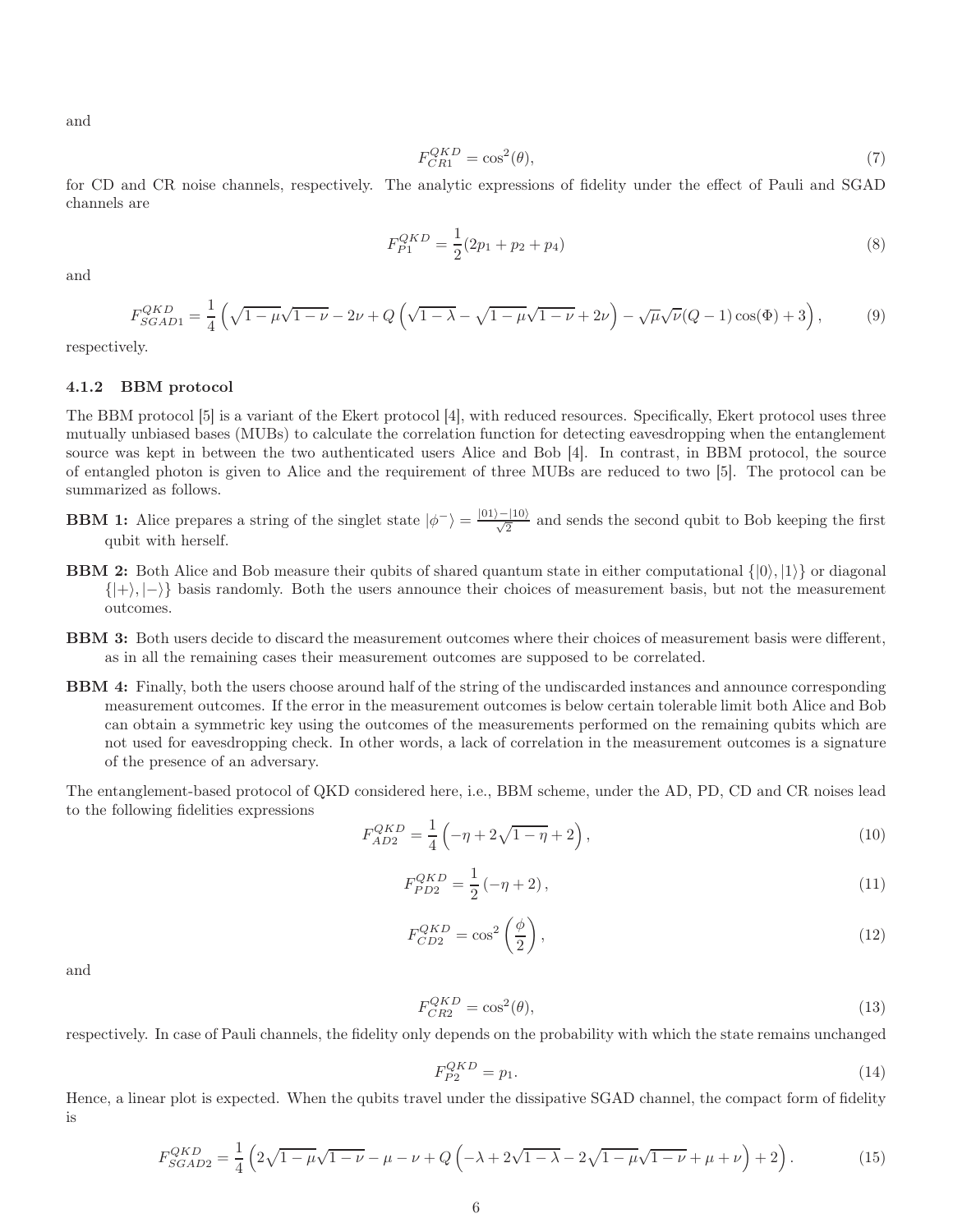Now, we will try to make a comparative analysis of the obtained fidelities expressions in the QKD protocols from the two classes. When the travel qubits are subjected to AD noise we observe that B92 protocol performs better than BBM protocol for all values of decoherence rate  $\eta$ . Quite similar nature is observed with PD noise as well. The gradual decrease in the fidelity with the increasing decoherence rate for all these cases can be observed in Fig. 1 a and b. The fact observed here is consistent with some of our recent observations that single qubits perform better while traveling through AD and PD channels [27]. Interestingly, fidelity obtained for both the QKD schemes considered here is the same when the travel qubits are subjected to CR noise, as can be seen in Fig. 1 c. In the presence of another type of collective noise (namely CD noise), which is dephasing in nature, B92 is again seen to perform better (cf. Fig. 1 d). Here, it is worth noting that the singlet state is decoherence free in an arbitrary collective noise when both the qubits of the single state travel through the noisy channel. However, when one of the qubits travels through the channel having collective noise, it gets affected by the noise and as a consequence singlet state also gets affected by the noise. This is what we have observed here.

Expressions of fidelity under Pauli noise reveal that for BBM protocol equally affected states will be obtained for bit-flip, phase-flip, bit-phase flip errors with certain probability. For the depolarizing channel the fidelity expression shows a similar nature. The same expression is obtained for B92 protocol with bit-phase flip error. Further, bit-flip and phase flip errors with equal probabilities affect the state in a similar manner as the expression becomes same in both the cases. The values are always higher than all others for the same amount of error as shown in Fig. 1 e. The obtained fidelity in depolarizing channels can be seen to be intermediate between the last two.

From the fidelity expressions of SGAD noise, the corresponding fidelities under AD and GAD channels can be obtained as limiting cases. In Fig. 1 f we can see the advantage obtained due to squeezing. Specifically, for non-zero squeezing we can obtain higher fidelity than that with a GAD noisy environment for a longer time period. Further, it can also be observed that a state is more affected while traveling through finite temperature bath than in the vacuum bath (AD).

#### 4.2 QKA protocols and effect of noise on them

In realistic scenarios, it may be preferable that a single party does not control the whole key. In such scenarios QKD can be circumvented by a key agreement protocol, where all the parties can equally contribute in the final key. To be precise, QKA schemes are studied under two notions: weaker and stronger. In the weaker notion of QKA protocols, the final key is generated after negotiation between both the parties. If we follow this notion, then many of the QKD schemes can be viewed as QKA schemes, such as BB84, B92 and BBM discussed in the previous subsection. However, in the strong notion all the parties contribute equally to the final shared key. Many QKA schemes have been proposed in the past ([8, 9, 10] and references therein).

#### 4.2.1 Single-qubit-based QKA protocol

A single-qubit-based quantum key agreement protocol given by Chong et al., in 2010 [10] can be described in the following steps:

- **QKA1-1** Alice randomly prepares an n bit raw key  $K_A$  and a random string of 0 and 1.
- **QKA1-2** Alice prepares n qubits in such a way that for every 0 (1) in the key she prepares either  $|0\rangle$  or  $|+\rangle$  ( $|1\rangle$  or  $|-\rangle$ ) depending upon the corresponding bit value in the random string 0 or 1, respectively. Finally, she sends all the qubits to Bob.
- **QKA1-3** Bob also prepares an n bit raw key  $K_B$ . Now, to encode this key he applies I (iY) on the received qubits for 0 (1).
- QKA1-4 Bob selects a random sequence from the qubits as verification string and announces the positions of the corresponding qubits. He also announces his raw key.
- **QKA1-5** Alice can extract a final key as  $K = K_A \oplus K_B$  from her and Bob's keys. Subsequently, she broadcasts the obtained values corresponding to the qubits Bob had chosen as verification string along with the information of basis chosen for each qubit in QKA1-2.
- QKA1-6 Using the information of the basis chosen Bob can also extract the final key K. If the obtained values for Alice and Bob have errors below a tolerable limit they share an unconditionally secure quantum key.

If the single-qubit-based QKA scheme described above is implemented using a quantum channel having AD noise then we obtain

$$
F_{AD1}^{QKA} = \frac{1}{4} \left( -\eta + \sqrt{1 - \eta} + 3 \right),\tag{16}
$$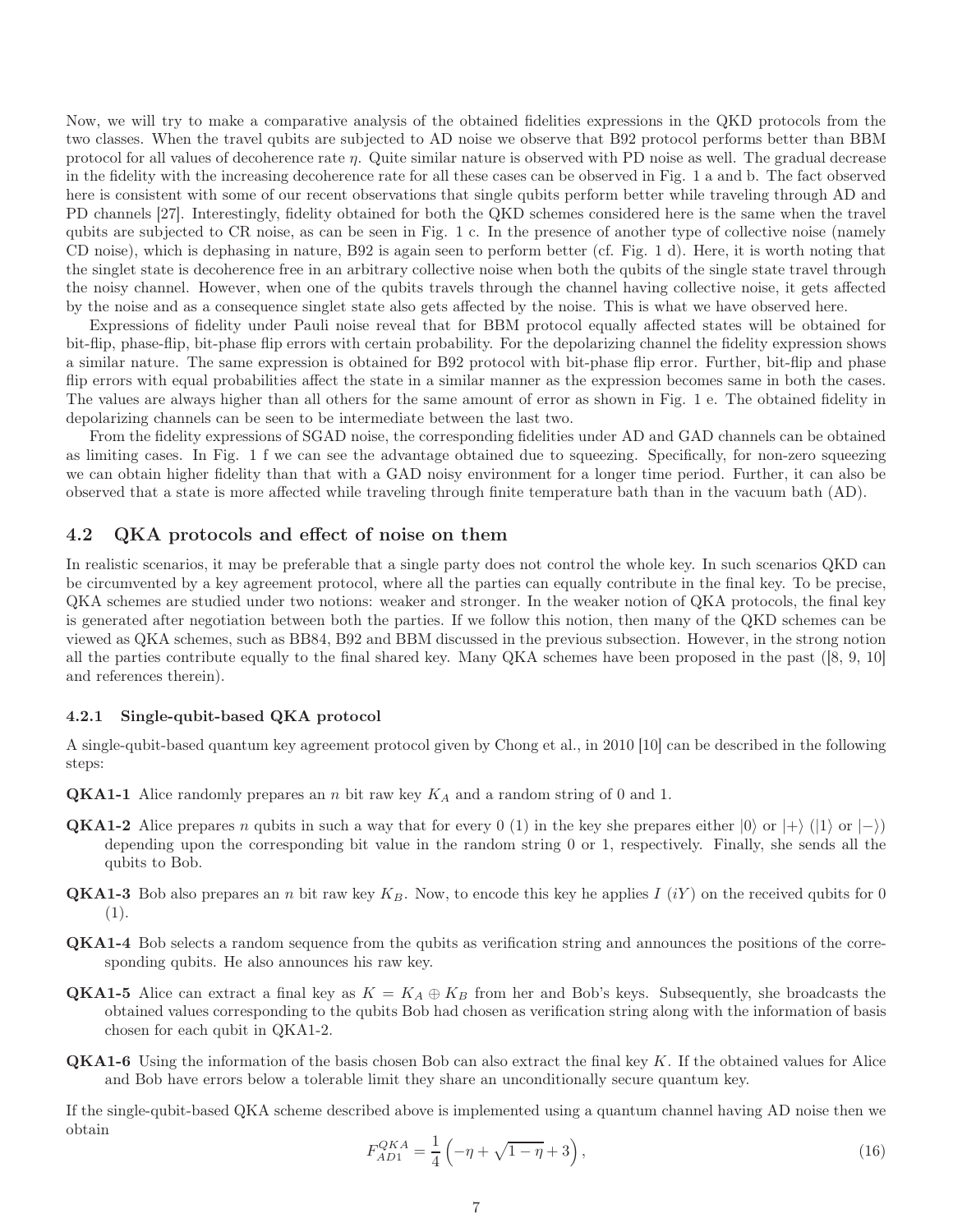

Figure 1: QKD in AD, PD, CR and CD noises is shown in (a), (b), (c) and (d), respectively. The smooth (blue) and dashed (red) lines in all these plots correspond to B92 and BBM protocols, respectively. For CR noise both B92 and BBM protocols have the same fidelity (in (c)). In (e), the smooth (blue) line corresponds to the fidelity variation with probability of bit-phase flip error for B92 protocol. This same curve also illustrates the dependence of fidelity on probability in all four possible cases discussed in the text for BBM protocol. The dashed (red) and dotted dashed (cyan) lines show fidelity variation in B92 scheme with bit/phase flip error and depolarizing channel, respectively. (f) demonstrates the effect of AD (in smooth (blue) and dashed (red) lines); GAD (in dotted dashed (cyan) and dotted (magenta) lines) with temperature  $T = 1$ ; and SGAD (in large dashed (orange) and large dotted dashed (purple) lines) with  $T = 1$  and squeezing parameters  $r = 1$  and  $\Phi = \frac{\pi}{8}$  for B92 and BBM protocols, respectively.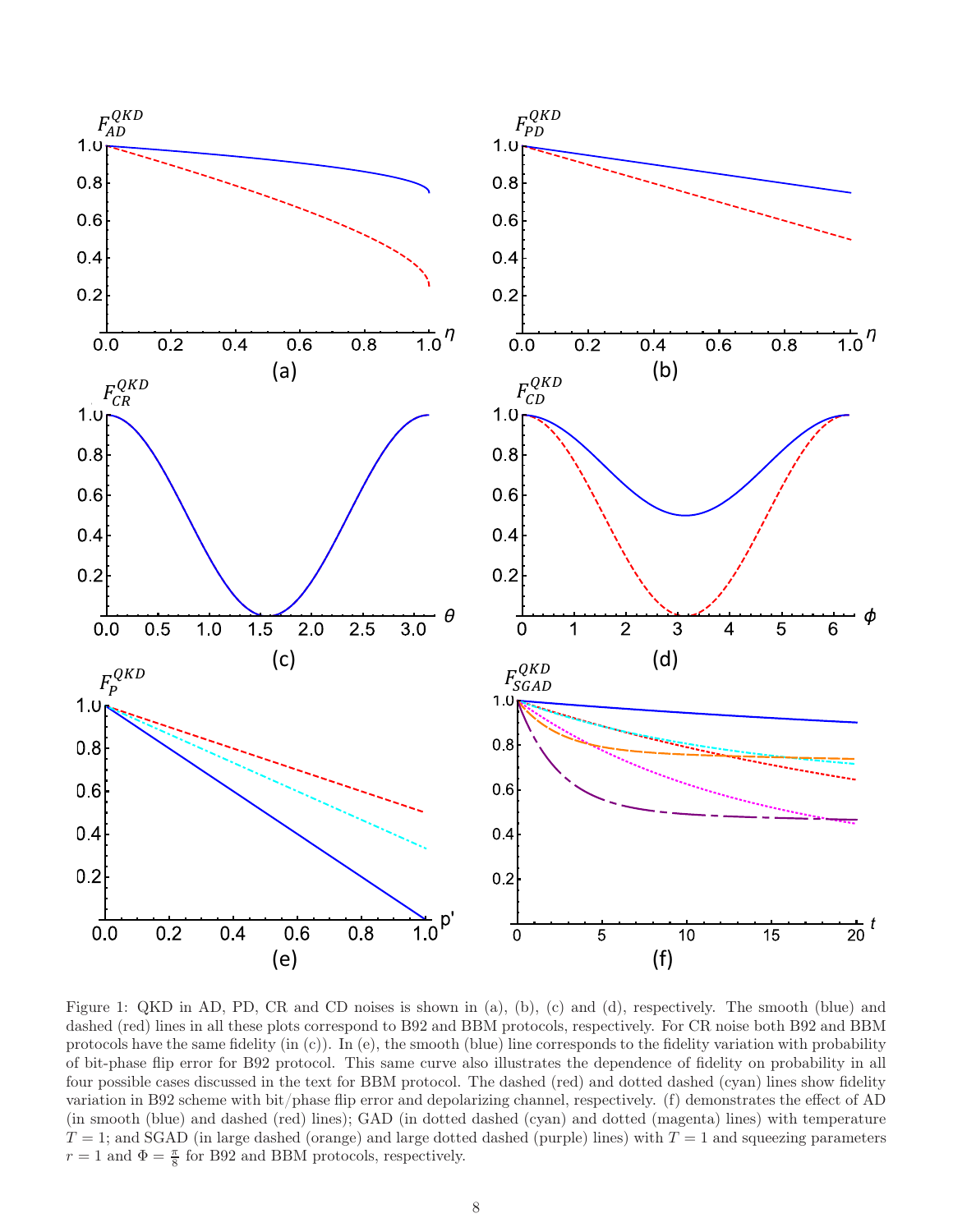whereas under PD noise we have

$$
F_{PD1}^{QKA} = \frac{1}{4} \left( \eta^2 - 2\eta + 4 \right). \tag{17}
$$

On the effect of CD noise the fidelity becomes

$$
F_{CD1}^{QKA} = \frac{1}{4} (\cos(\phi_1) + 3),\tag{18}
$$

while under the influence of CR noise it is

$$
F_{CRI}^{QKA} = \cos^2(\theta_1). \tag{19}
$$

In case the travel particles go through a Pauli channel the obtained fidelity is

$$
F_{P1}^{QKA} = \frac{1}{2}(2p_1 + p_2 + p_4). \tag{20}
$$

For an interaction with a squeezed thermal bath, the fidelity depends on various parameters as

$$
F_{SGAD1}^{QKA} = \frac{1}{4} \left( \sqrt{1 - \mu} \sqrt{1 - \nu} - \mu - \nu + Q \left( -\lambda + \sqrt{1 - \lambda} - \sqrt{1 - \mu} \sqrt{1 - \nu} + \mu + \nu \right) - \sqrt{\mu} \sqrt{\nu} (Q - 1) \cos(\Phi) + 3 \right). (21)
$$

#### 4.2.2 Entangled-state-based QKA protocol

There are various protocols of quantum key agreement that exploit entanglement. Here, we wish to summarize a protocol proposed by Shukla et al. in 2014 [9].

- **QKA2-1** Alice prepares  $|\psi^+\rangle^{\otimes n}$ , where  $|\psi^+\rangle \equiv \frac{1}{\sqrt{n}}$  $\frac{1}{2}(|00\rangle + |11\rangle)$ . She also prepares a raw key  $K_A$  of *n* bits. She prepares a string of all the first particles to be sent to Bob keeping all the second qubits with herself.
- **QKA2-2** Alice prepares  $\frac{n}{2}$  Bell states  $|\psi^+\rangle^{\otimes \frac{n}{2}}$  as decoy qubits and concatenates them with the string of the first particles of the Bell states and sends the 2n qubits to Bob after applying a permutation operator  $\Pi_{2n}$ .
- QKA2-3 After an authentic acknowledgment of the receipt of all the qubits Alice announces the positions of the decoy qubits, i.e., information of  $\Pi_n$ . Using this information Bob performs a Bell state measurement on partner pairs and calculates error rate. It would be relevant to mention that the decoy-qubit-based security achieved here with GV subroutine can be equivalently done by BB84 subroutine where single qubit decoy qubits are used. They decide to proceed if error rates are below a certain value.
- **QKA2-4** Bob also prepares a raw key  $K_B$ . Further, on the remaining qubits Bob encodes his raw key by applying I or X operations for 0 and 1, respectively. Subsequently, he prepares  $\frac{n}{2}$  Bell states as decoy qubits and permutes the string of 2n qubits by permutation operator  $\Pi'_{2n}$  after concatenating the decoy and encoded qubits. Finally, he sends them to Alice.
- QKA2-5 Bob informs the coordinates of the decoy qubits using which Alice computes the error rate. From this they choose whether to proceed or not.
- **QKA2-6** Alice announces her key publicly from which Bob can generate the final key  $K = K_A \oplus K_B$ .
- QKA2-7 Bob announces the permutation operator to rearrange the particles in the encoded string with Alice. Using this Alice performs a Bell state measurement on the partner pairs of home and travel qubits. The measurement outcome would reveal Bob's key to Alice.
- QKA2-8 Alice can also obtain the final shared, unconditionally secure, quantum key K.

The fidelity expression for the entanglement-based QKA scheme when subjected to AD and PD noise are

$$
F_{AD2}^{QKA} = \frac{1}{4}(\eta - 2)^2
$$
\n(22)

and

$$
F_{PD2}^{QKA} = \frac{1}{2} \left( \eta^2 - 2\eta + 2 \right),\tag{23}
$$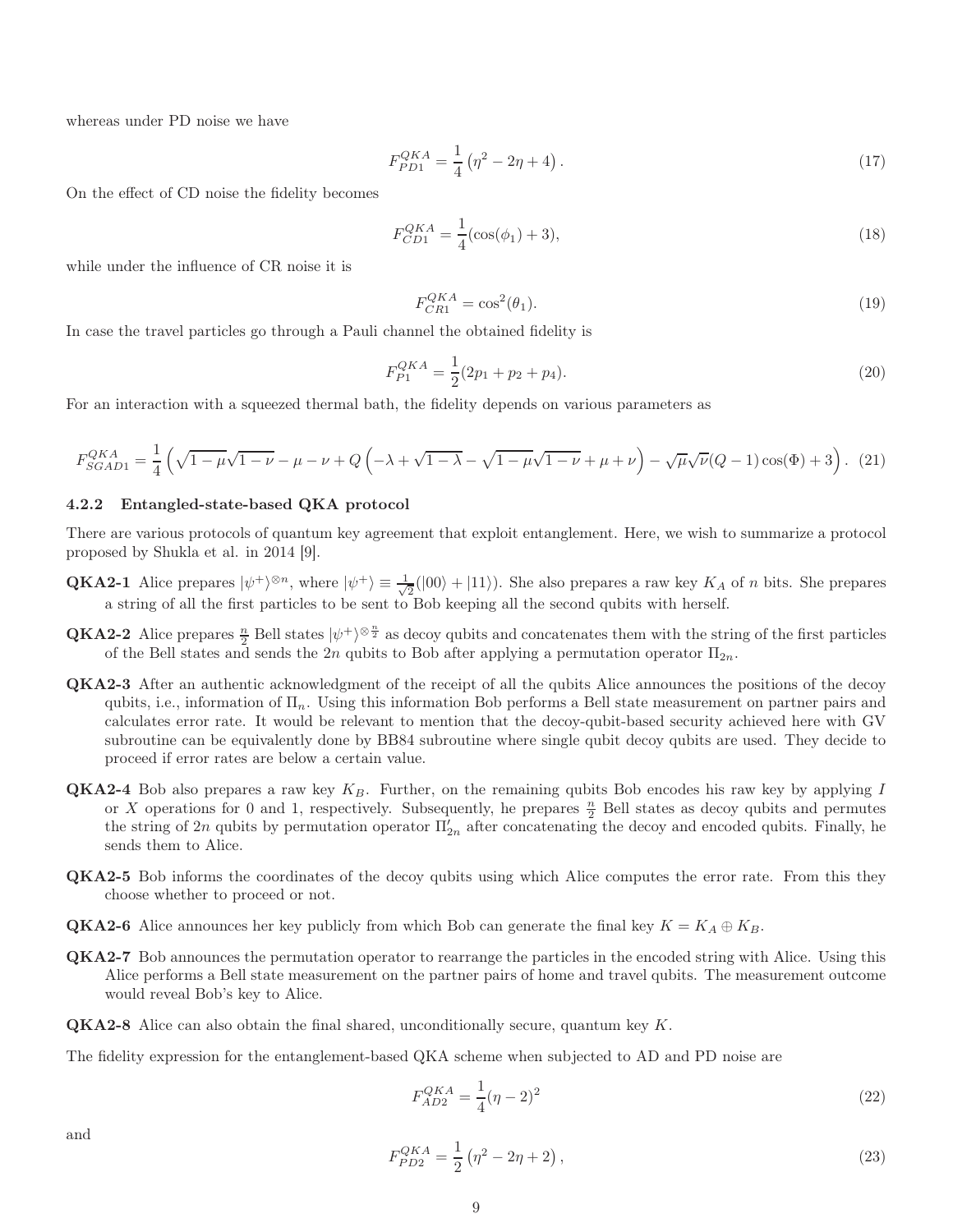respectively. The quantum state evolves under the collective noise such that the obtained fidelity with the expected pure state is

$$
F_{CD2}^{QKA} = \frac{1}{2} \left\{ \cos(\phi_1) \cos(\phi_2) + 1 \right\},\tag{24}
$$

and

$$
F_{CR2}^{QKA} = \frac{1}{2} \left\{ \cos^2(\theta_1 - \theta_2) + \cos^2(\theta_1 + \theta_2) \right\},\tag{25}
$$

for CD and CR noise, respectively. Here, it may be noted that the two noise parameters  $\phi_i$  and  $\theta_i$  correspond to each round of the travel qubit. The Pauli channels have a symmetric expression for fidelity, given by

$$
F_{P2}^{QKA} = p_1^2 + p_2^2 + p_3^2 + p_4^2.
$$
\n(26)

The closed form analytic expression of fidelity, under the SGAD channel, for the above described QKA scheme [9] is

$$
F_{SGAD2}^{QKA} = \frac{1}{4} \{ Q^2 (\lambda^2 - 2\lambda(\mu + \nu + 1) - 2 (2\sqrt{1 - \lambda}\sqrt{1 - \mu}\sqrt{1 - \nu} + \mu + \nu - 2) + \mu^2 + 5\mu\nu + \nu^2) + \mu^2 + \mu(5\nu - 4) + (\nu - 2)^2 + \mu\nu(Q - 1)^2 \cos(2\Phi) + 2Q (\lambda(\mu + \nu - 1) + 2\sqrt{1 - \lambda}\sqrt{1 - \mu}\sqrt{1 - \nu} - \mu^2 + \mu(3 - 5\nu) - (\nu - 3)\nu - 2) \}.
$$
\n(27)

For QKA schemes two way quantum communication is involved unlike QKD protocols in the previous section, where only sender to receiver communication is involved. In both single-qubit-based and entangled-state-based QKA schemes fidelity falls gradually with an increase in decoherence rate  $\eta$  when subjected to AD and PD noisy environments of identical strength (cf. Fig. 2 a and b). Similar to the QKD scheme, single-qubit-based schemes perform better than the entangledstate-based ones in both these noisy channels. Further, this similarity between the single-qubit-based QKD and QKA schemes for collective noises, is depicted in the corresponding curves shown in Figs. 1 c and d and Figs. 2 c and d. However, the entangled-state-based QKA scheme is seen to benefit under collective noise as fidelity for the entangled-state-based QKA scheme is more than that of single-qubit-based protocol, under the assumption of the same noise strength in both rounds of the travel qubit. This fact can be attributed to different choices of Bell state in entanglement-based QKD and QKA protocols.

Further, as discussed in the previous section, the collective noise parameter remains the same for all the qubits traveling through a channel at a particular time, but can have a different value at any other time. The effect of two different values of noise parameters, of the collective noises, on the fidelity of the obtained state can be studied by showing either 3 dimensional variation or contour plots. Fig. 3 a and b (c and d) show both these kinds of plots for QKA scheme subjected to CR (CD) noise. Hereafter, we will stick to the contour plots to illustrate the effect of two parameters. Interestingly, it can be observed that it is possible to obtain states with unit or null fidelity for some values of noise parameters.

For the single-qubit-based scheme, the analytic expressions for fidelities are the same for all three types of Pauli channels (i.e., for bit flip, phase flip and bit-phase flip channels). The expressions of fidelity for bit flip and phase flip channels are also the same for the entangled-state-based protocol, but for bit-phase flip error, we obtain a different expression for fidelity, and it is observed that the obtained value of fidelity is smaller compared to the corresponding values for bit flip and phase flip errors. Fig. 2 e shows variations of fidelity in all these error channels, where an increase in fidelity for entanglement-based QKA schemes can be attributed to the presence of quadratic terms in the fidelity expression. The variation of fidelity in Fig. 2 f considering a dissipative interaction via SGAD channel for both kinds of QKA schemes reemphasize the facts established by their QKD counterparts (cf. Fig. 1 f). Specifically, with increase in temperature, dissipation increases, causing decay in the fidelity of the recovered state. Also, squeezing turns out to be a useful resource here, as observed from the increased fidelity of the SGAD plots compared to their GAD (without squeezing) counterparts after a certian evolution period.

#### 4.3 QSDC protocols and effect of noise on them

Quantum secure communication not necessarily involves a key generation or key agreement. There are direct communication protocols avoiding key generation and such protocols are referred to as the protocols for secure direct quantum communication. These protocols can be broadly categorized as QSDC and DSQC protocols depending upon the requirement of additional classical communication for decoding of the information. QSDC protocols do not require any additional classical communication other than that involved in eavesdropping checking, while DSQC protocols do. Here, we wish to discuss two QSDC protocols and compare them in the presence of noise.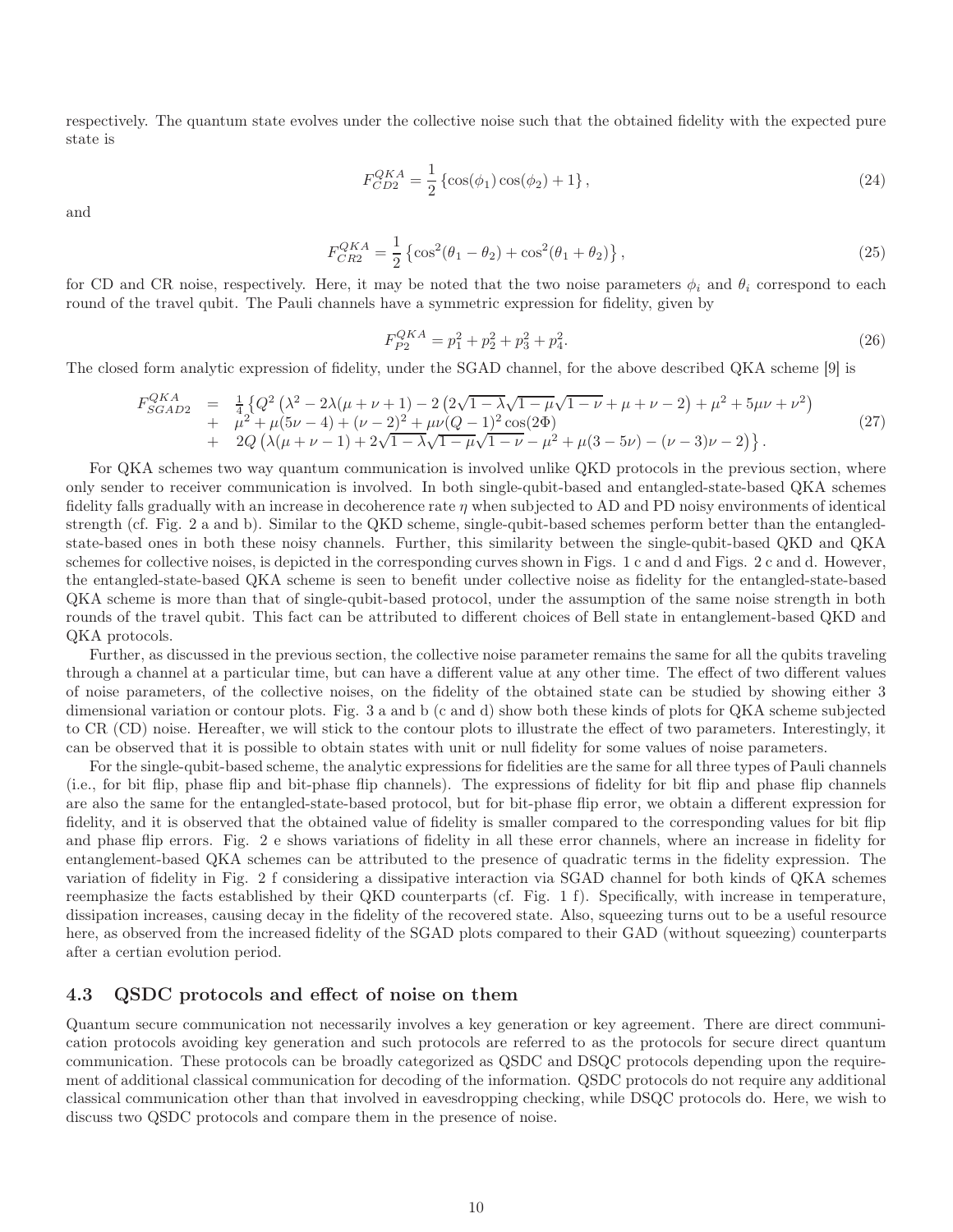

Figure 2: (a)-(d) illustrates the fidelity obtained for QKA protocols when subjected to AD, PD, CR and CD noises, respectively. The smooth (blue) and dashed (red) lines correspond to single-qubit-based and entangled-state-based QKA protocols, respectively. For CR and CD noises it is assumed that the noise parameter is same for both the directions of travel of the qubit (i.e., Alice to Bob and Bob to Alice). In (e), the effect of bit flip error on single-qubit-based QKA and entangled-state-based QKA protocols are shown using smooth (blue) and dashed (red) lines, respectively. In the same plot, dotted dashed (cyan) and large dotted dashed (purple) lines correspond to the effect of depolarizing channel on Shi et al.'s and Shukla et al.'s QKA schemes, respecetively; and the dotted (magenta) line illustrates the effect of bit-phase flip error on the single-qubit-based QKA scheme. (f) corresponds to the effect of AD in smooth (blue) and dashed (red) lines; GAD in dotted dashed (cyan) and dotted (magenta) lines with  $T = 1$ ; and SGAD in large dashed (orange) and large dotted dashed (purple) lines with  $T = 1$  and squeezing parameters  $r = 1$  and  $\Phi = \frac{\pi}{8}$  for single-qubit-based and entangled-state-based QKA protocols, respectively.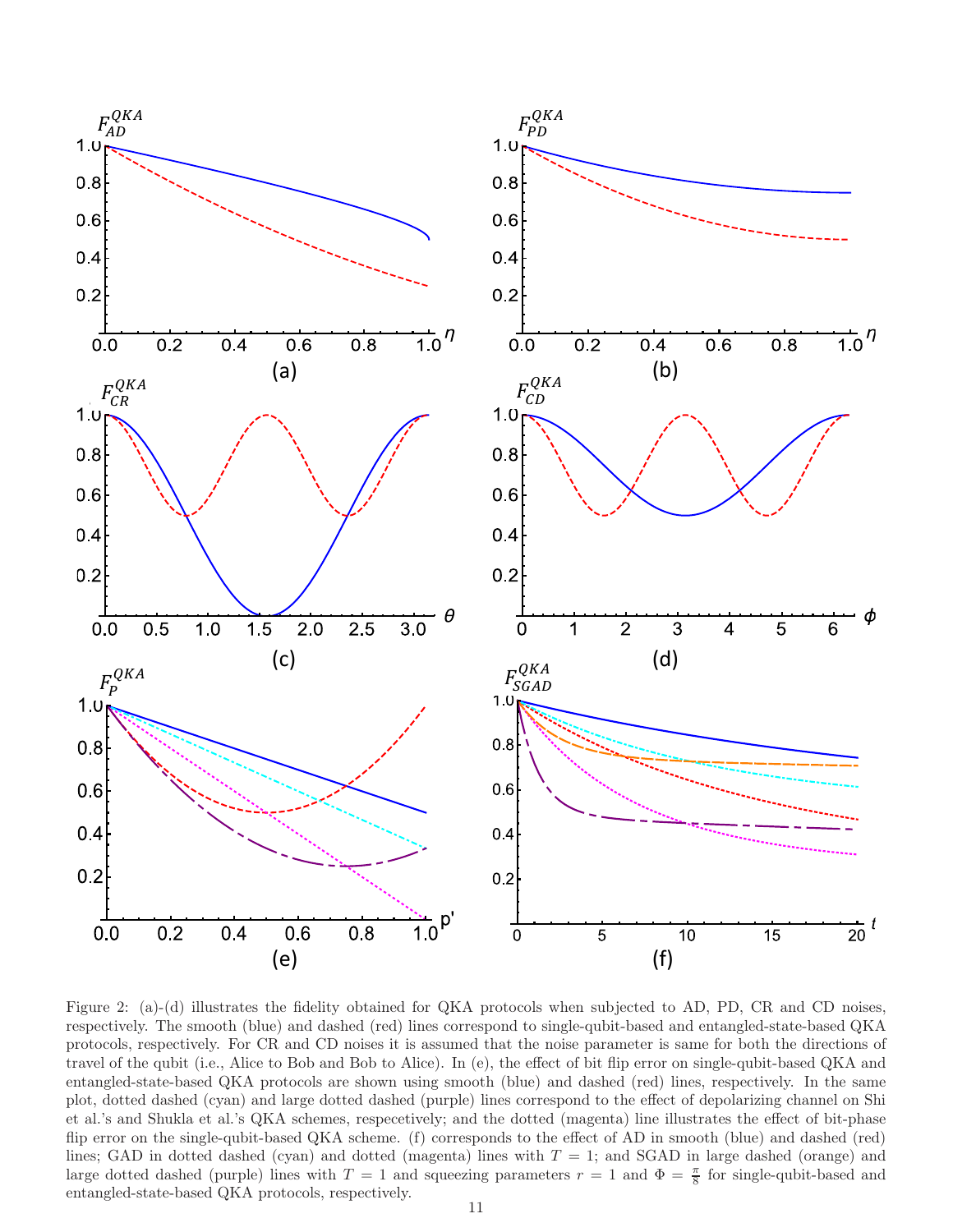

Specifically, in (a) and (c) the contour plots under the effect of CR and CD noise are shown. Corresponding 3D plots can be seen in (b) and (d), respectively. The same plots are obtained for PP protocol as well. A detailed discussion follows in Subsection 4.3.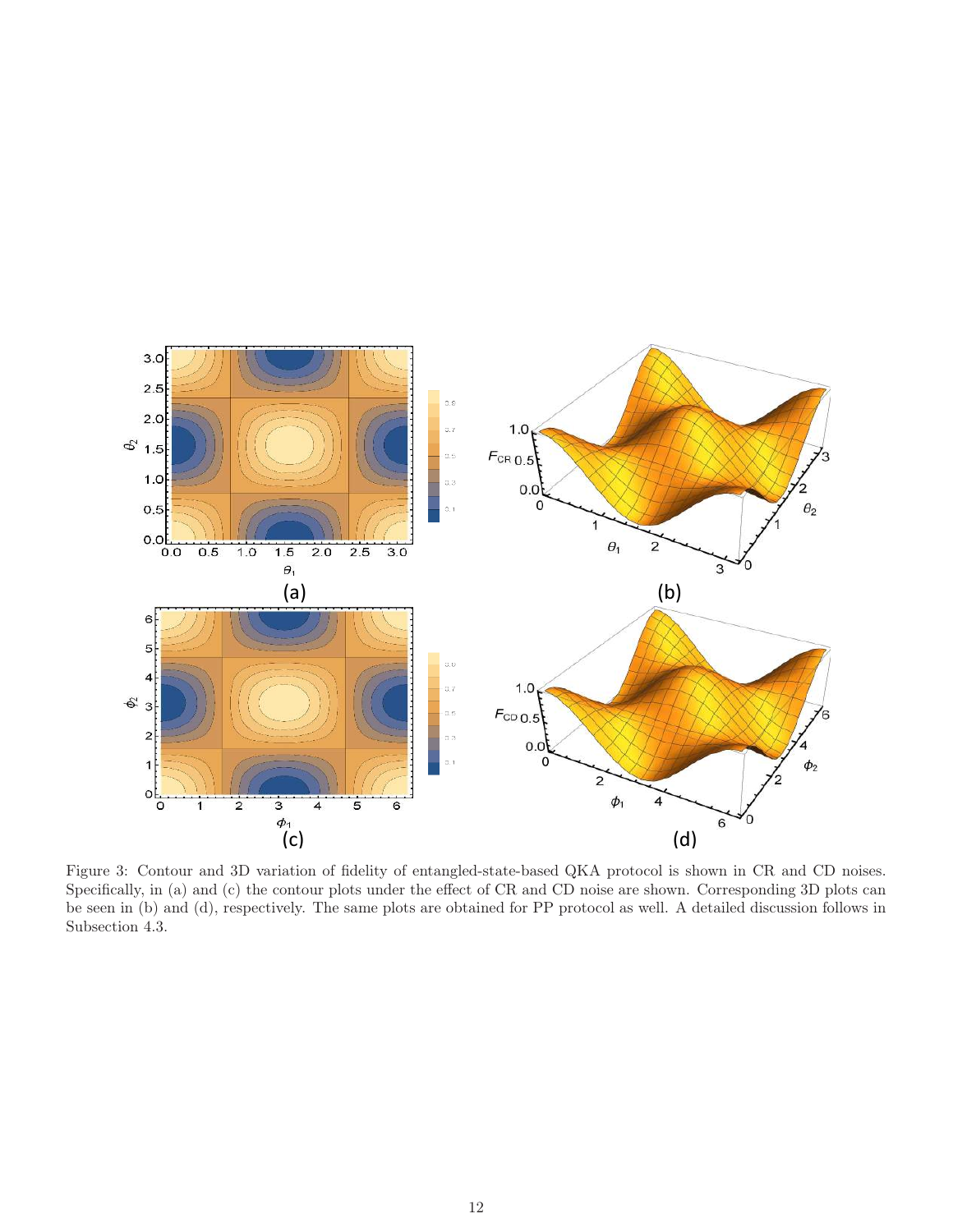#### 4.3.1 LM05 protocol

A QSDC protocol without using entanglement was proposed by Lucamarini and Mancini in 2005 which is now known as LM05 protocol [17]. The protocol can be briefly describe in the following steps:

**LM1** Bob (receiver) prepares a random string of  $|0\rangle, |1\rangle, |+\rangle, |-\rangle$  and sends it to Alice.

- LM2 Alice chooses randomly half of the received qubits as a verification string (to be used as decoy qubits) and performs eavesdropping checking on these qubits. Specifically, Alice measures all the qubits in the verification string in MUBs  $\{0,1\}$  or  $\{+,-\}$  randomly. Then she announces the choice of basis with the position of qubits. Based on this, Bob announces the qubits where he has chosen the same basis to prepare the initial state. Depending on this, the measurement outcomes of Alice are expected to be the same with the state prepared by Bob in the absence of any attempt of eavesdropping. For errors below a tolerable limit they proceed to the next step, else they start afresh.
- **LM3** To encode her message on half of the remaining qubits Alice applies operator  $I(iY)$  for sending 0 (1). Subsequently, she returns the encoded qubits to Bob. Here, it would be nice to mention that using such a scheme, for both choices of encoding, a particular initial state will transform into orthogonal states. Consequently, at Bobs end, a message can be easily decoded by measuring the state in the basis it was prepared.
- LM4 Alice announces the coordinates of the qubits she had not encoded on (as she wished to use them as decoy qubits for Alice to Bob communication). Bob measures corresponding qubits in the basis he had prepared them initially to check the presence of Eve for Alice to Bob travel of the encoded particles. The same task can also be achieved by Alice encoding on all the remaining qubits after eavesdropping in LM2, while she prepares additional string of equal number of qubits in  $|0\rangle, |1\rangle, |+\rangle, |-\rangle$  randomly for eavesdropping checking in this step.
- LM5 Only if Bob is convinced of the absence of Eve, he decodes the message sent by Alice by measuring the qubits in the same basis he had prepared them in LM1, otherwise they abort the protocol.

The effect of the AD noise on the single-qubit-based QSDC protocol (LM05 protocol) opted here, LM05, can be deduced from the fidelity expression

$$
F_{AD1}^{QSDC} = \frac{1}{4} \left( \eta^2 - 3\eta + 4 \right). \tag{28}
$$

The corresponding expression under the effect of PD noise is

$$
F_{PD1}^{QSDC} = \frac{1}{4} \left( \eta^2 - 2\eta + 4 \right). \tag{29}
$$

Similar to the entanglement-based QKA scheme, two rounds of quantum communication is involved here, due to which the expressions of fidelity under CD noise

$$
F_{CD1}^{QSDC} = \frac{1}{4} (\cos(\phi_1)\cos(\phi_2) + 3),\tag{30}
$$

and that for CR noise

$$
F_{CR1}^{QSDC} = \cos^2(\theta_1 + \theta_2),
$$
\n(31)

involve two noise parameters  $(\phi_1, \phi_2 \text{ or } \theta_1, \theta_2)$  each. As usual, the fidelity expression for Pauli channels with four parameters is

$$
F_{P1}^{QSDC} = p_1^2 + p_2^2 + p_3^2 + p_4^2 + (p_1 + p_3)(p_2 + p_4). \tag{32}
$$

The presence of quadratic terms is signature of two rounds of quantum communication. When the travel qubits undergo a dissipative interaction characterized by the SGAD channel, the fidelity is obtained as

$$
F_{SGAD1}^{QSDC} = \frac{1}{8} \left\{ 2 \left( (\nu - 3)\nu + Q^2 \left( -2\lambda\nu + (\lambda - 1)\lambda + \nu^2 - \nu + 2 \right) + 2(\nu - 1)Q(\lambda - \nu + 1) + 4 \right) \right. \\ - 4\sqrt{1 - \lambda}\sqrt{1 - \mu}\sqrt{1 - \nu}Q^2 + \mu(Q - 1)(-7\nu + Q(-4\lambda + 7\nu - 2) \\ + 4\sqrt{\mu}\sqrt{\nu}(Q - 1)\cos(\Phi) \left( -\sqrt{1 - \mu}\sqrt{1 - \nu} - \sqrt{1 - \lambda}Q + \sqrt{1 - \mu}\sqrt{1 - \nu}Q \right) \\ + \nu(Q - 1)\cos(2\Phi) + 6) + 4\sqrt{1 - \lambda}\sqrt{1 - \mu}\sqrt{1 - \nu}Q + 2\mu^2(Q - 1)^2 \right\} . \tag{33}
$$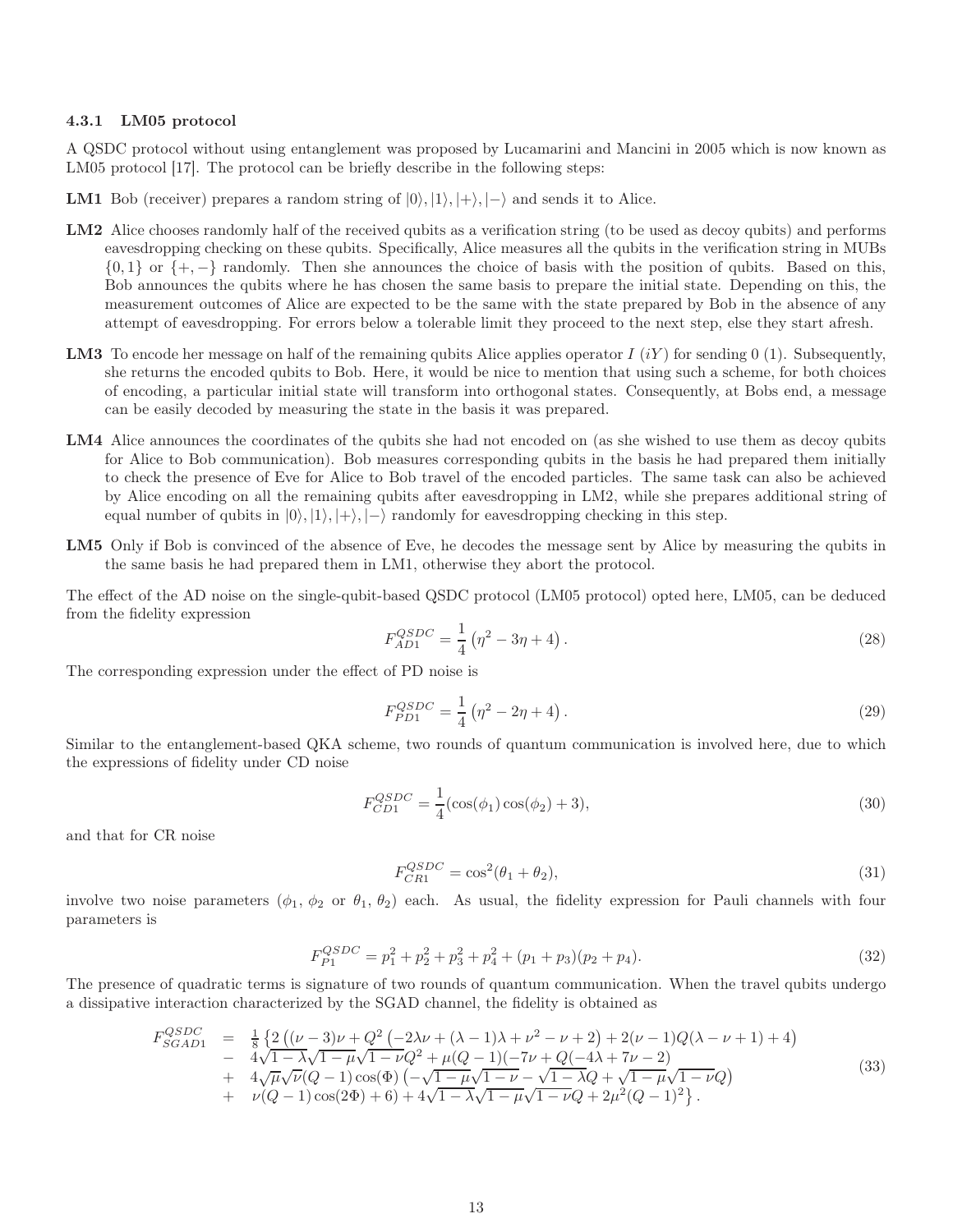#### 4.3.2 Ping-pong protocol

An entangled-state-based QSDC protocol was proposed by Boström and Felbinger in 2002 [16]. Precisely, LM05 protocol is a single-qubit-based counterpart of PP protocol. The PP protocol works as follows:

- **PP1** Bob prepares  $|\psi^+\rangle^{\otimes n}$ , where  $|\psi^+\rangle \equiv \frac{1}{\sqrt{n}}$  $\frac{1}{2}(|00\rangle + |11\rangle)$ . Then he sends all the first particles to Alice keeping all the second qubits with himself.
- **PP2** Alice forms a verification string by randomly choosing a set of  $\frac{n}{2}$  qubits to perform BB84 subroutine as was done in LM2. Specifically, Alice measures the qubits randomly in  $\{0, 1\}$  or  $\{+, -\}$  basis and announces the choice of basis. Bob also measures his qubits in the same basis. In the absence of Eve, their measurement outcomes are expected to be correlated. In the absence of such a correlation they discard the protocol and return to PP1, otherwise they proceed.
- PP3 Out of half of the remaining qubits Alice randomly makes two sets of equal number of qubits. One set for encoding her message and another set for eavesdropping check for Alice to Bob communication. To encode 1 Alice applies X gate before sending the qubit to Bob, and for sending 0 she returns the qubit unchanged.
- PP4 Alice informs the coordinates of verification string and Bob performs BB84 subroutine to compute the error rate.

PP5 For low error rates, Bob performs Bell state-measurement on the partner pairs to decode the message sent by Alice.

The analytical expressions of fidelity in the case of the PP protocol exactly match those for entanglement-based QKA scheme [9]. Therefore, we avoid repetition of the expressions and carry on with the discussion regarding the comparison between LM05 and PP protocols under noisy environments.

Both the QSDC protocols when subjected to noise are affected to different extent. Precisely, as observed in the protocols discussed so far, the single-qubit-based schemes have been found to be more efficient as compared to entangled-state-based schemes in AD and PD noisy channels. This is also observed here in Figs. 4 a and b. Under the assumption of the same noise parameter for CD and CR noise for Alice to Bob and Bob to Alice travel of the qubits, PP protocol is affected by the CR and CD noise in a manner similar to the entangled-state-based QKA protocol. In fact, in the entangled-state-based QKA scheme one of the parties sends the raw key by PP type QSDC while the other party announces it. Therefore, the effect of noise is the same as in PP protocol. The single-qubit-based scheme has different nature in Fig. 4 c and d as compared to the corresponding QKD and QKA protocols. This can be attributed to the two way quantum communication associated in this scheme, unlike the last two cases where it was unidirectional. Further, in the presence of CD noise, the benefit of bidirectional communication can be easily observed as the observed fidelity is more than the previous cases. The single qubits (in LM05) perform better when subjected to CD noise, but suffer more under the influence of CR noise. In Fig. 5, we have not shown the contour plots for the fidelity for PP protocol under collective noise as the expressions are exactly the same as that illustrated through Fig. 3 for Shukla et al's QKA scheme. The contour plots also show that very low fidelity is also possible for some particular values of noise parameters during the two directions of transmission. Further, under the effect of CD noise, a similar nature of the fidelity variation under LM05 and PP protocols can be observed in Fig. 5. However, a closer look reveals that under CD noise fidelity obtained for LM05 protocol is more than that obtained for PP protocol, indicating that for CD noise, single-qubit-based LM05 protocol performs better than the corresponding entangled-state-based PP protocol.

The expressions of fidelity under Pauli noise reveal that the fidelity for PP protocol in bit, phase and bit-phase flip is the same as the fidelity for bit-phase flip errors for equal probability of error in LM05 protocol. In this case the fidelity resurrects to 1 for maximum probability of error. Quite a similar nature is observed for fidelity under bit flip and phase flip errors in LM05 scheme though it remains less than that of the corresponding values in the PP protocol. Similarly, under the influence of the depolarizing channel the fidelity fails to revive but remains always more for LM05 protocol.

The advantage of squeezing, a purely quantum resource, can be observed in Fig. 4 f, where in the presence of squeezing after an appreciable amount of time, fidelity higher than the corresponding case of zero squeezing can be observed. Specifically, higher fidelity under SGAD channel relative to AD channel shows that coherence can be sustained using squeezing that would have been lost due to the presence of non-zero temperature.

#### 4.4 Quantum dialogue protocols and effect of noise on them

One of the most efficient secure quantum communication schemes is the quantum dialogue (QD). In this scheme both the legitimate parties encode their information on the same qubits and at the end of the protocol each party can deduce the others message. The first QD scheme was proposed by Ba An using Bell states in 2004 [11]. Recently, Yang and Hwang proposed a QD scheme immune to the collective noise using logical qubits [15]. Here, we consider two QD protocols for analyzing their performance when subjected to noisy environments.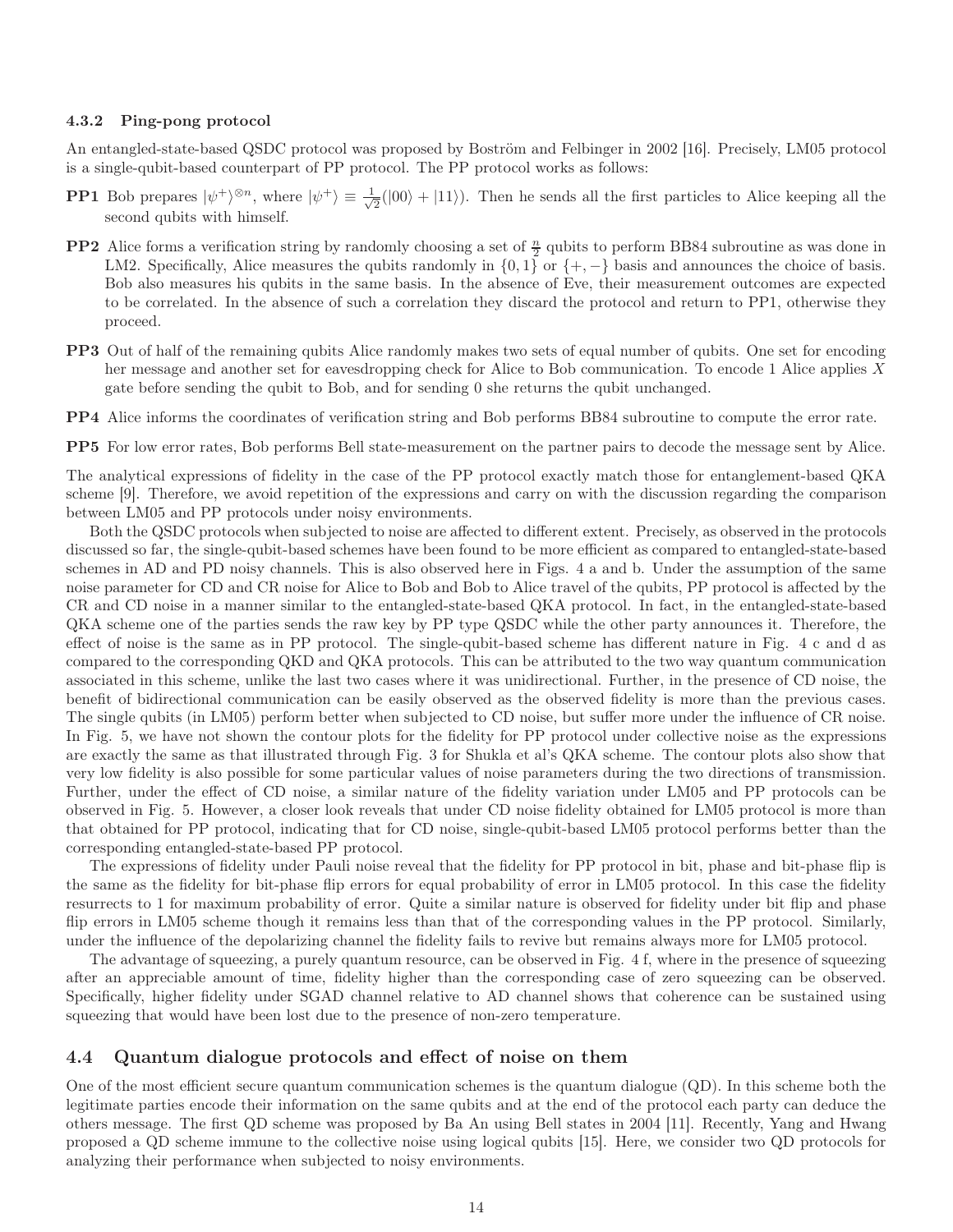

Figure 4: QSDC under AD, PD, CR and CD noises are depicted in (a), (b), (c) and (d), respectively. The smooth (blue) and dashed (red) lines correspond to LM05 and PP protocols, respectively. For CR and CD noises it is assumed that the noise parameter is same for both the directions of travel of the qubit (i.e., Alice to Bob and Bob to Alice). In (e), the fidelity under the depolarizing channel for LM05 and PP protocols are shown in dotted (magenta) and dotted dashed (cyan) lines, respectively. In all the remaining cases of PP and bit phase flip for LM05 the red line illustrates the fall and revival in fidelity. Lastly, the blue line corresponds to the fidelity in bit flip and phase flip errors in LM05 scheme. (f) illustrates the effect of AD (i.e., an interaction with a zero temperature and squeezing bath) in smooth (blue) and dashed (red) lines; GAD (i.e., an interaction with a non-zero temperature and zero squeezing bath) in dotted dashed (cyan) and dotted (magenta) lines with  $T = 1$ ; and SGAD (finite temperature and squeezing bath) in large dashed (orange) and large dotted dashed (purple) lines with  $T = 1$  and squeezing parameters  $r = 1$  and  $\Phi = \frac{\pi}{8}$  for LM05 and PP protocols, respectively.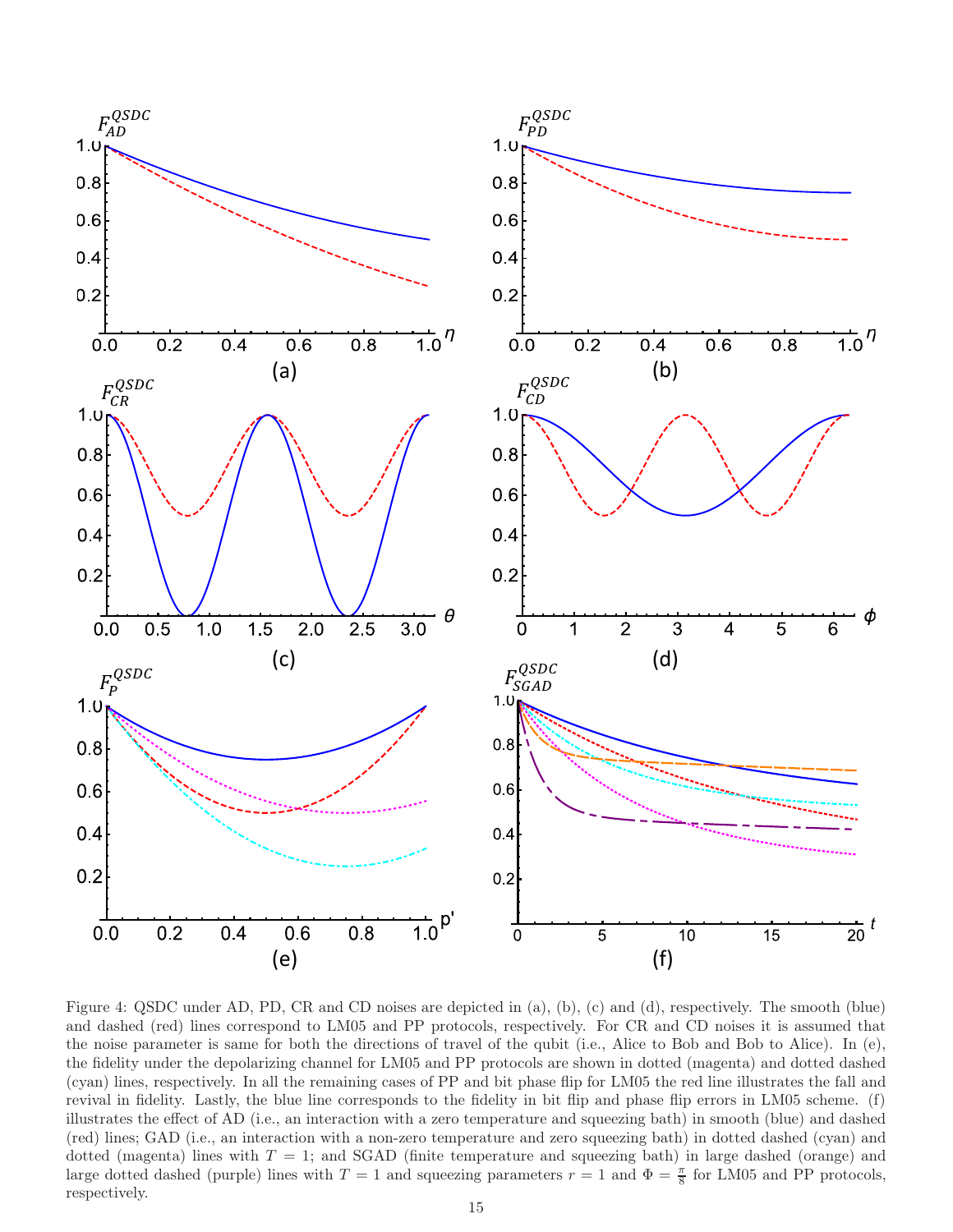

Figure 5: Contour plots of fidelity of LM05 protocol when subjected to CR and CD noises in (a) and (b), respectively.

#### 4.4.1 Single-qubit-based QD protocol

A modified QD protocol using only single qubit states and MUBs was proposed by Shi et al. in 2010 [14]. Shi et al. protocol can be described in the following steps:

- QD 1 Bob prepares a sequence of 2n single qubits randomly in  $\{|0\rangle, |1\rangle\}$  or  $\{|+\rangle, |-\rangle\}$  basis. He intentionally prepares two copies of  $n$  qubits, i.e., two adjacent photons are in the same quantum state. For example, Bob prepares a string of single qubits as  $\{(|0\rangle, |0\rangle),(|+\rangle, |+\rangle),(|-\rangle, |-\rangle),(|1\rangle, |1\rangle)\}$ , and out of each pair, one qubit will be used for encoding while the other one will be used to send the initial state information. He also prepares some additional decoy qubits to be used for eavesdropping check in each round of communication. Finally, he sends all the  $2n$  qubits after inserting decoy qubits randomly in them to Alice.
- QD 2 Bob and Alice perform security checking for the received qubits. Specifically, Bob will announce positions of the decoy qubits he chooses for this round of communication and Alice announces her choice of measuring basis and corresponding outcome. Using that Bob determines the error rate and decides whether to proceed or call off the protocol.
- QD 3 With the help of Bob, Alice can separate three sequences: the first one of decoy qubits, and two sequences of one copy of initial states each. Out of these three sequences she encodes her message on the second sequence using I  $(iY)$  operation for sending bit value 0 (1). Subsequently, she encodes a checking message on the decoy qubits using the same scheme and concatenates these two encoded sequences. Finally, she sends this concatenated sequence after randomizing to Bob while keeping the last sequence with herself.
- QD 4 After receiving authenticated receipt of all the qubits from Bob, Alice will announce the positions of the decoy qubits and being aware of the preparation basis he decodes the message and announces it publicly. With this checking message Alice decides whether to go to the next step or start afresh.
- QD 5 If they decide to proceed, Bob also encodes on the received qubits after rearranging them using the same encoding scheme as Alice. Subsequently, he performs measurement on all these qubits in the basis in which they were prepared and announces the measurement outcomes. From the measurement outcomes, Bob gains the knowledge of Alice's encoding as he knows his encoding apart from the initial and final state. Further, the measurement outcomes also reveal the choice of the basis used for preparation of the states. Using this information Alice measures the third sequence, she had kept with herself in QD 3, in a suitable basis and learns the initial state of Bob. From the information of the initial and final states, Alice can extract the message of Bob by using her knowledge of her encoding.
- The fidelity expression of single-qubit-based QD scheme under AD channel contains cubic terms

$$
F_{AD1}^{QD} = \frac{1}{8} \left( -2\eta^3 + 5\eta^2 - \left( \sqrt{1-\eta} + 7 \right) \eta + 2 \left( \sqrt{1-\eta} + 3 \right) \right),\tag{34}
$$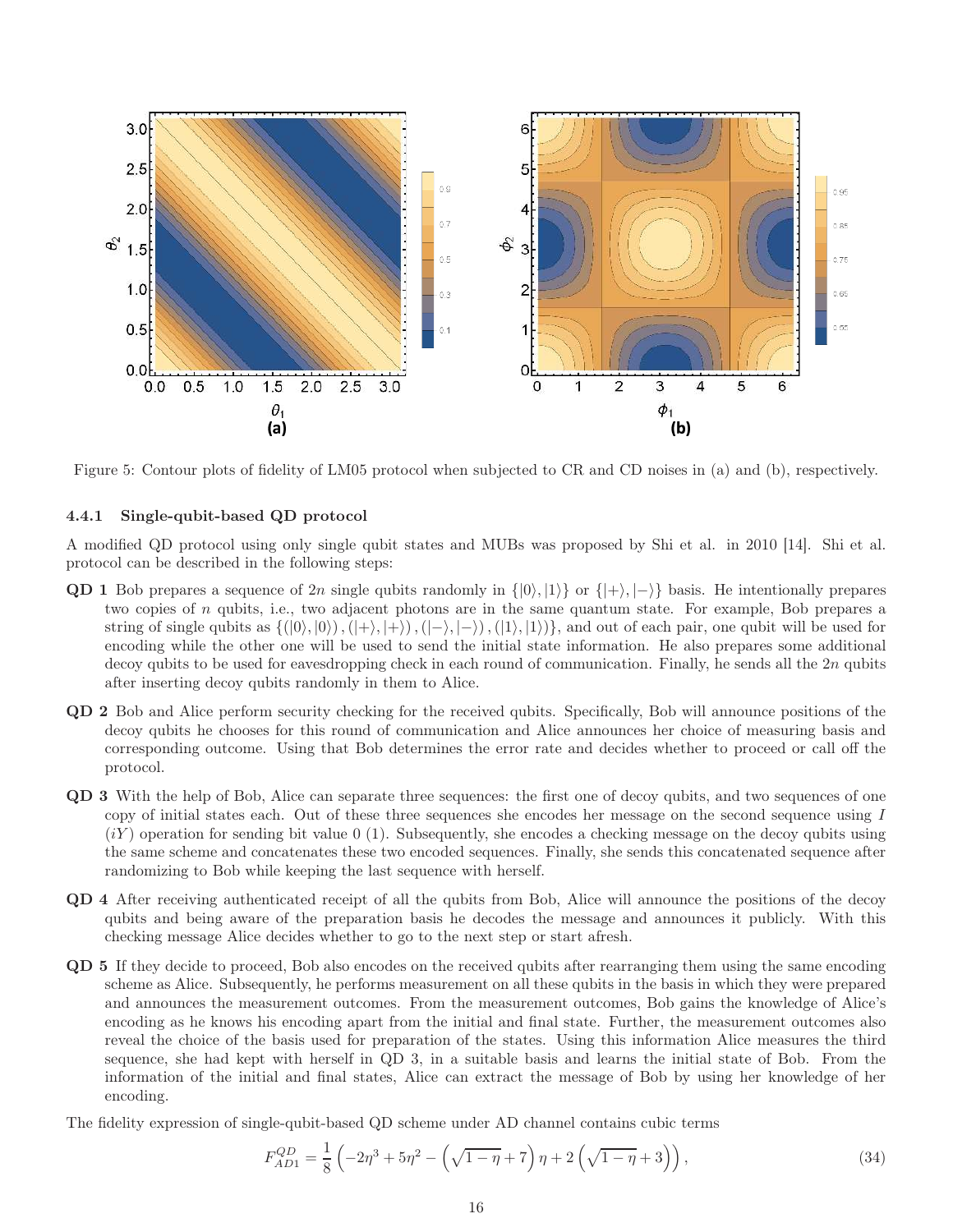which signify bidirectional quantum communication apart from a QSDC to inform Bob about the initial state. This fact can also be observed in PD noise

$$
F_{PD1}^{QD} = \frac{1}{8} \left( -\eta^3 + 4\eta^2 - 6\eta + 8 \right). \tag{35}
$$

For the two rounds of communication under collective noisy channels, characterized by two noise parameters, the fidelity for CD is

$$
F_{CD1}^{QD} = \frac{1}{8} \left( \cos^2(\phi_1) \cos(\phi_2) + \cos(\phi_1) (\cos(\phi_2) + 1) + 5 \right),\tag{36}
$$

and for CR noise is

$$
F_{CR1}^{QD} = \cos^2(\theta_1)\cos^2(\theta_1 + \theta_2). \tag{37}
$$

Similarly, all the qubits traveling through a Pauli channel give rise to the fidelity as a function of various parameters, as

$$
F_{P1}^{QD} = \frac{1}{2} \left\{ 2p_1^3 + 3p_1^2(p_2 + p_4) + 2p_1 (2p_2^2 + p_2p_3 + p_3^2 + p_3p_4 + 2p_4^2) + p_2^3 + p_2^2p_4 + p_2 (p_3^2 + 4p_3p_4 + p_4^2) + p_4 (p_3^2 + p_4^2) \right\}.
$$
\n(38)

Finally, the obtained fidelity for this QD scheme under the action of the SGAD channel is

$$
F_{SGAD1}^{QD} = \frac{1}{16} \left\{ Q^3 \left( -4\lambda^3 + 4(3\mu + \nu)\lambda^2 - 2\left( 6\mu^2 + 4\nu\mu + 2\nu^2 + \sqrt{1 - \lambda} - 3\sqrt{1 - \mu}\sqrt{1 - \nu} \right) \lambda \right. \\ - 6\sqrt{1 - \lambda}\mu + 9\sqrt{1 - \lambda}\mu\nu - 6\sqrt{1 - \lambda}\nu - 5\sqrt{1 - \mu}\mu\sqrt{1 - \nu}\nu + 2\sqrt{1 - \mu}\sqrt{1 - \nu}\nu \right. \\ + 4(\mu + \nu)\left(\mu^2 + \nu^2\right) + 8\sqrt{1 - \lambda} + 2\sqrt{1 - \mu}\mu\sqrt{1 - \nu} - 8\sqrt{1 - \mu}\sqrt{1 - \nu}\right) \\ - Q^2 \left( 12\mu^3 + 2(6\nu - 5)\mu^2 + 3\left(\nu\left(4\nu + 6\sqrt{1 - \lambda} - 5\sqrt{1 - \mu}\sqrt{1 - \nu} - 5\right) + 2\sqrt{1 - \mu}\sqrt{1 - \nu}\right)\mu \right. \\ + 2(-6\sqrt{1 - \lambda}\mu + \mu + \nu + 2\sqrt{1 - \lambda}\left(\sqrt{1 - \mu}\sqrt{1 - \nu} - 3\nu\right) + 6\sqrt{1 - \lambda} - 6\sqrt{1 - \mu}\sqrt{1 - \nu} - 2) \\ + 2\nu\left(\nu(6\nu - 5) + 3\sqrt{1 - \mu}\sqrt{1 - \nu}\right) + 2\lambda\left(6\nu - 2\left(2\nu^2 + 4\mu\nu + \mu(6\mu - 5)\right) + 3\sqrt{1 - \mu}\sqrt{1 - \nu} + 1\right) \\ + 2\lambda^2(6\mu + 2\nu - 5)\right) + \left(3\left(\nu\left(4\nu + 3\sqrt{1 - \lambda} - 5\sqrt{1 - \mu}\sqrt{1 - \nu} - 10\right) + 2\sqrt{1 - \mu}\sqrt{1 - \nu} + 1\right) \\ + 12\mu^3 + 2\left((8 - 3\sqrt{1 - \lambda})\mu + 8\nu + \sqrt{1 - \lambda}\left(2\sqrt{1 - \mu}\sqrt{1 - \nu} - 3\nu\right) + 4\sqrt{1 - \lambda} - 4\sqrt{1 - \mu}\sqrt{1 - \nu} - 2
$$

#### 4.4.2 Ba An protocol of QD

In the originally proposed Ba An's QD scheme, both parties can communicate simultaneously using Bell states [11, 12, 13]. The protocol can be summarized in the following steps:

- **QD:BA 1** Bob prepares  $|\psi^+\rangle^{\otimes n}$ :  $|\psi^+\rangle = \frac{|00\rangle+|11\rangle}{\sqrt{2}}$ . He encodes his message on the first qubit (travel qubit) and keeps the second qubit with himself as home qubit. To encode his message he uses dense coding, i.e., he applies unitary operations  $I, X, iY$  and  $Z$  to encode 00, 01, 10 and 11, respectively.
- QD:BA 2 Bob sends all the first qubits to Alice and confirms their receipt.
- QD:BA 3 Alice also encodes on the travel qubit using the same rule as was used by Bob and sends them back to Bob. Bob performs a Bell measurement on the partner particles (Bell measurement is done on a qubit from the sequence of home qubits and another qubit from the sequence of travel qubits, which was initially entangled with the chosen home qubit).
- **QD:BA 4** After Alice's disclosure Bob comes to know whether it was message mode  $(MM)$  or control mode  $(CM)^1$ . Bob announces his measurement outcome in the MM using which both Alice and Bob can learn each others message. While in CM Alice announces her encoding which Bob uses for eavesdropping checking.

In the original Ba An's QD scheme, when subjected to AD and PD noise, the fidelity can be seen to be

$$
F_{AD2}^{QD} = \frac{1}{4}(\eta - 2)^2,\tag{40}
$$

and

<sup>&</sup>lt;sup>1</sup>In fact, a random choice of MM or CM mode by Alice provides security in the protocol. In CM mode, both the legitimate parties opt to check eavesdropping while in MM mode they proceed with the communication.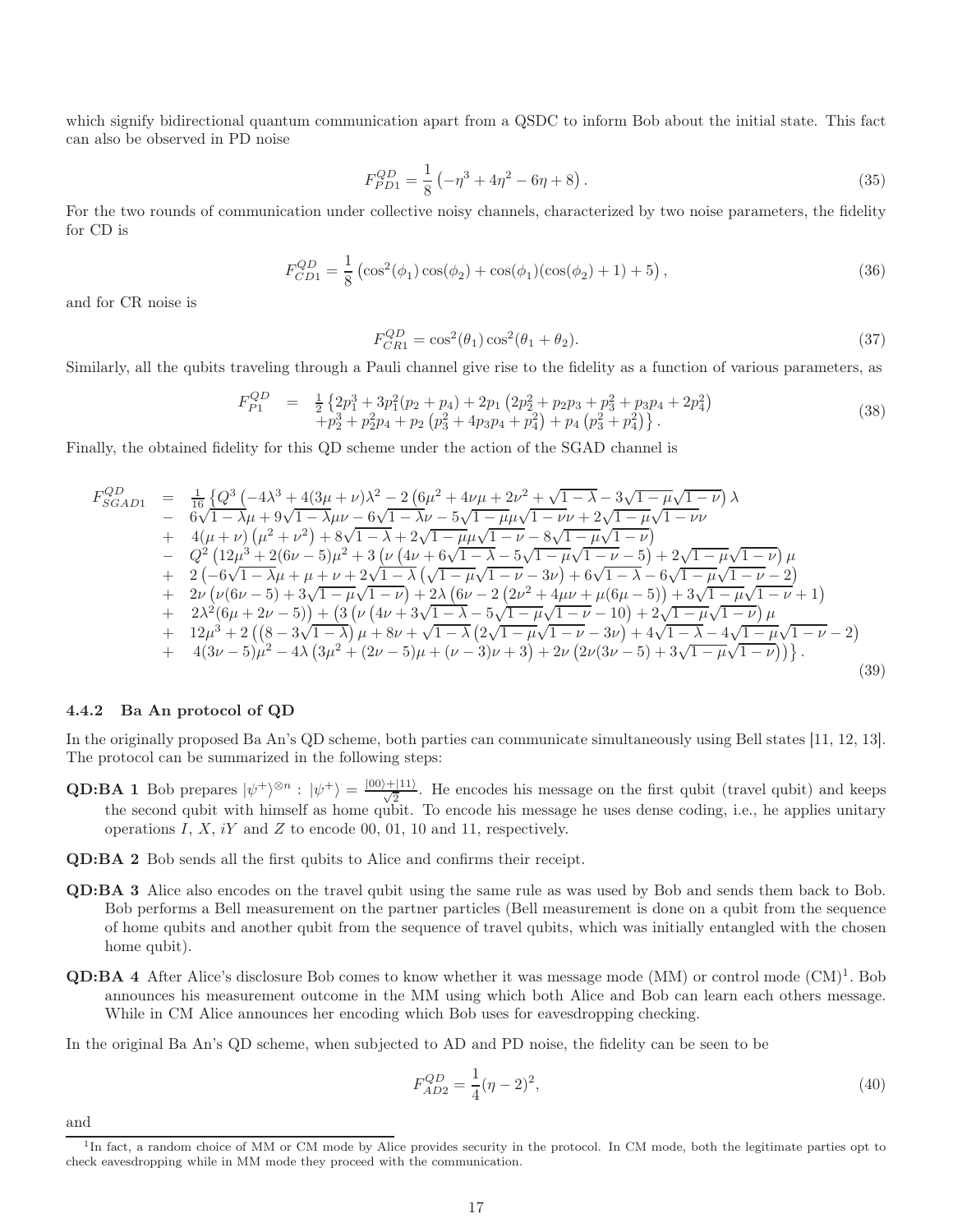$$
F_{PD2}^{QD} = \frac{1}{2} \left( \eta^2 - 2\eta + 2 \right),\tag{41}
$$

respectively. The presence of quadratic terms is a signature of bidirectional quantum communication involved. Under the coherent effect of CD noise on the travel qubits, we obtain

$$
F_{CD2}^{QD} = \frac{1}{2} \left\{ \cos(\phi_1) \cos(\phi_2) + 1 \right\},\tag{42}
$$

and for CR noise the fidelity is found to be

$$
F_{CR2}^{QD} = \frac{1}{2} \left\{ \cos^2(\theta_1 - \theta_2) + \cos^2(\theta_1 + \theta_2) \right\}.
$$
 (43)

When the travel qubit is transmitted through a Pauli channel the fidelity is the same as that obtained in case of PP protocol. The analytic expression of fidelity for Ba An protocol of QD, when subjected to SGAD noise is

$$
F_{SGAD2}^{QD} = \frac{1}{4} \left\{ Q^2 \left( \lambda^2 - 2\lambda(\mu + \nu + 1) - 2 \left( 2\sqrt{1 - \lambda} \sqrt{1 - \mu} \sqrt{1 - \nu} + \mu + \nu - 2 \right) + \mu^2 + 5\mu\nu + \nu^2 \right) \right. \\ \left. + \mu^2 + \mu(5\nu - 4) + (\nu - 2)^2 + \mu\nu(Q - 1)^2 \cos(2\Phi) \right. \\ \left. + 2Q \left( \lambda(\mu + \nu - 1) + 2\sqrt{1 - \lambda} \sqrt{1 - \mu} \sqrt{1 - \nu} - \mu^2 + \mu(3 - 5\nu) - (\nu - 3)\nu - 2 \right) \right\} . \tag{44}
$$

When both the protocols of QD are subjected to AD noise the fidelity obtained for the entangled-state-based protocol is comparable of that of the single-qubit-based one. This is in contrast with the earlier observations reported in the present work, where single-qubit-based schemes were found to be preferable in cases of AD and PD noise models. Though, in the large decoherence limits the single-qubit-based QD turns out to be a suitable candidate (cf. Fig. 6 a). It is worth commenting here that the decay in the fidelity of single-qubit-based QD scheme when compared with the corresponding QSDC protocol (as they are of the same order in entanglement-based schemes) can be attributed to an extra single qubit traveling through the noisy channel in step QD 1. However, under the effect of PD channels, the observation established from the previous three secure quantum communication schemes (namely, QKD, QKA and QSDC protocols) remains valid (cf. Fig. 6 b), in other words, it is observed that the single-qubit-based schemes perform better in PD channels. When Ba An protocol of QD is subjected to collective noise the same nature of fidelity variation as was observed in PP protocol is observed if the same noise parameters are used in to and fro travel of the qubits. However, in the single-qubit-based QD scheme a different nature from LM05 protocol is observed. Interestingly, a close look at Figs. 4 c (d), and Fig. 6 c (d) reveals that compared to LM05 protocol, an extra dip is observed at  $\theta = \frac{\pi}{2}$  (where for LM05 fidelity was obtained to be unity). This dip was observed in single-qubit-based QKA scheme, too (cf. Fig. 2 c). This point further establishes the fact that the fidelity of single-qubit-based QD schemes decays, when subjected to AD noise. The contour plots shown in Fig. 7 also demonstrate that the single-qubit-based QD scheme has a different nature of fidelity variation compared to that in LM05 protcol, while in entangled-state-based protocol it remains similar to that observed in PP.

The expression of fidelity under Pauli noise shows that for Ba An protocol of QD it is the same as in PP protocol. However, the presence of cubic terms in the expressions of fidelity for single-qubit-based QD is a signature of the nature observed in Fig. 6 e, i.e., the descent for very low and high error probabilities. For the bit/phase flip error the singlequbit-based scheme remains the preferred choice, but for very high probability of errors it should be avoided. A similar nature is also observed under the influence of a depolarizing channel. For bit-phase flip error, fidelity indicates better performance of entanglement-based scheme as compared to their single-particle counterparts.

Under a dissipative interaction with a non-zero temperature bath, a behavior similar to that observed under an AD channel is seen. However, due to the non-zero squeezing, single-qubit-based QD scheme turns out to be a better candidate. Fig. 6 f further reiterates the facts observed in Fig. 6 a-d, i.e., the obtained nature in the case of Ba An protocol of QD is the same as in PP protocol; and in single-qubit-based scheme, it can be explained as a compound effect of single-qubit-based QKA and QSDC protocols.

## 5 Conclusion

The comparative study of single-qubit-based and entangled-state-based schemes of secure quantum communication performed in the present work has lead to a number of interesting conclusions. Firstly, the equivalence observed in the ideal noiseless scenario is lost in more practical scenarios where noise is present. Next, it is observed that it is not possible to say unambiguously that in a noisy environment entangled-state-based protocols perform better than the single-qubit-based protocols or vice versa. In fact, it depends on the nature of the noise present in the channel. Specifically, single-qubit-based schemes are generally found to be the suitable choice in the presence of AD and/or PD noises, while entanglement-based protocols turns out to be preferable in the presence of collective noises. As SGAD and GAD channels are generalizations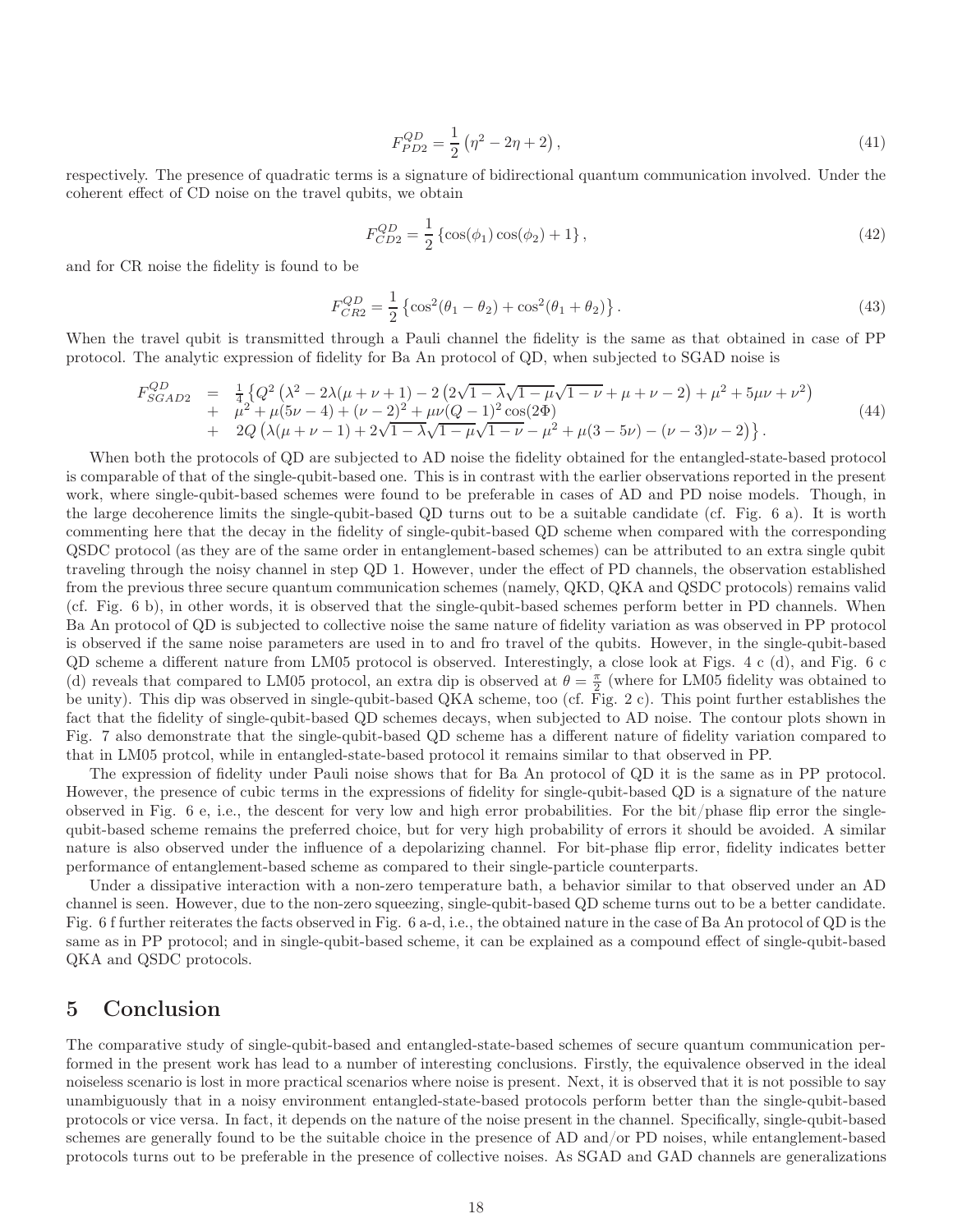

Figure 6: QD protocols are analyzed under AD, PD, CR and CD noises in (a)-(d), respectively. The smooth (blue) and dashed (red) lines correspond to the single-qubit-based and Ba An's QD protocols, respectively. For CR and CD noises it is assumed that the noise parameter is same for both the directions of travel of the qubit (i.e., Alice to Bob and Bob to Alice). In (e), bit/phase flip is shown together for the single-qubit-based QD and Ba An protocol of QD in smooth (blue) and dotted (magenta) lines, respectively. For Ba An protocol of QD bit phase flip errors matches exactly with the previous case. However, for single-qubit-based scheme, it is shown in dashed (red) line. Under the depolarizing channel the fidelity variation for the single-qubit-based scheme and Ba An protocol of QD is demonstrated by dotted dashed (cyan) and large dotted dashed (purple) lines, respectively. (f) corresponds to the effect of AD (i.e., an interaction with a zero temperature and squeezing bath) in smooth (blue) and dashed (red) lines; GAD (i.e., an interaction with a non-zero temperature and zero squeezing bath) in dotted dashed (cyan) and dotted (magenta) lines with  $T = 1$ ; and SGAD (finite temperature and squeezing bath) in large dashed (orange) and large dotted dashed (purple) lines with  $T = 1$  and squeezing parameters  $r = 1$  and  $\Phi = \frac{\pi}{8}$  for the single-qubit-based and Ba An's QD protocols, respectively.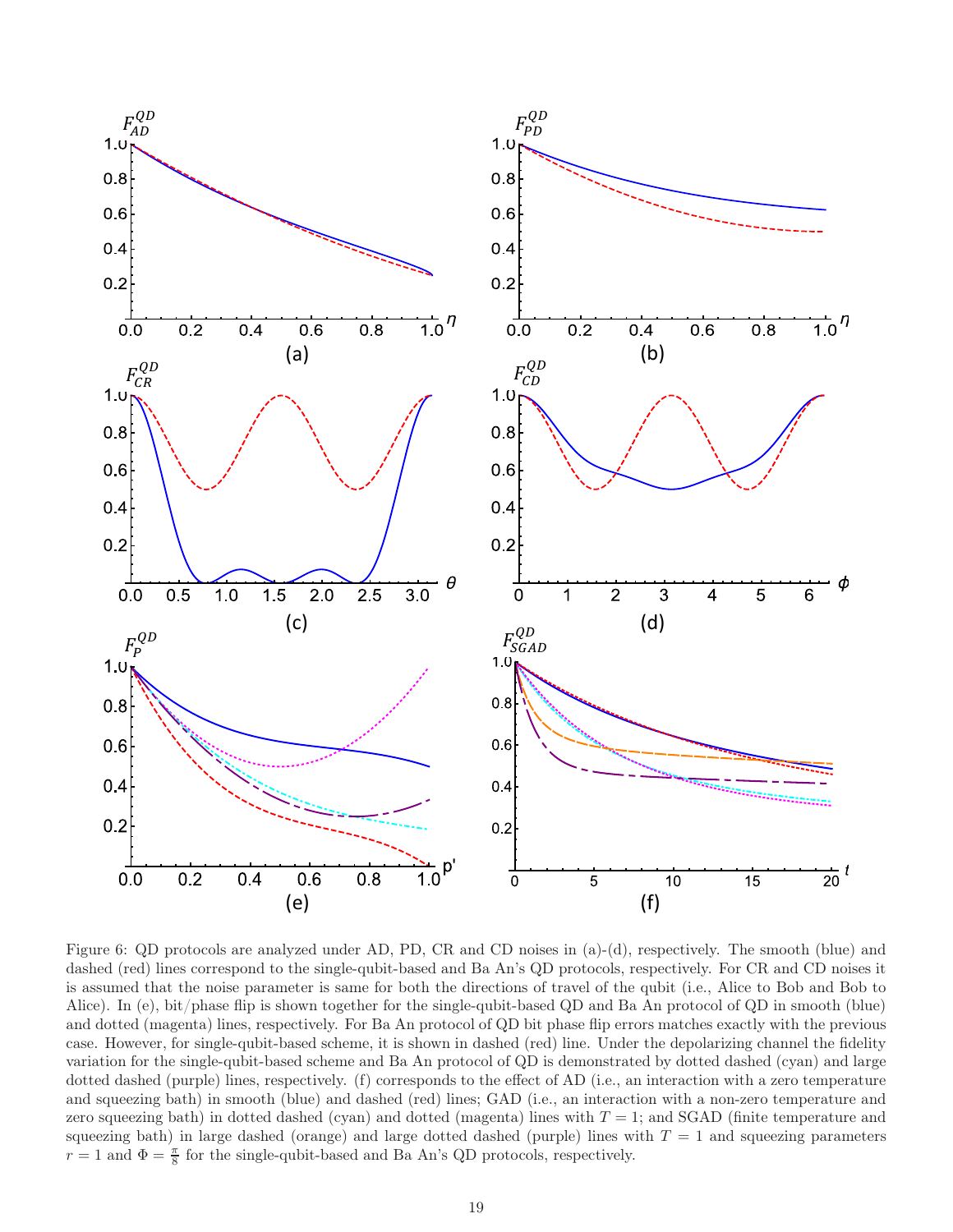

Figure 7: Contour plots illustrating the variation of fidelity of the single-qubit-based Shi et al. protocol and entangledstate-based Ba An protocol of QD in CR and CD noises, respectively.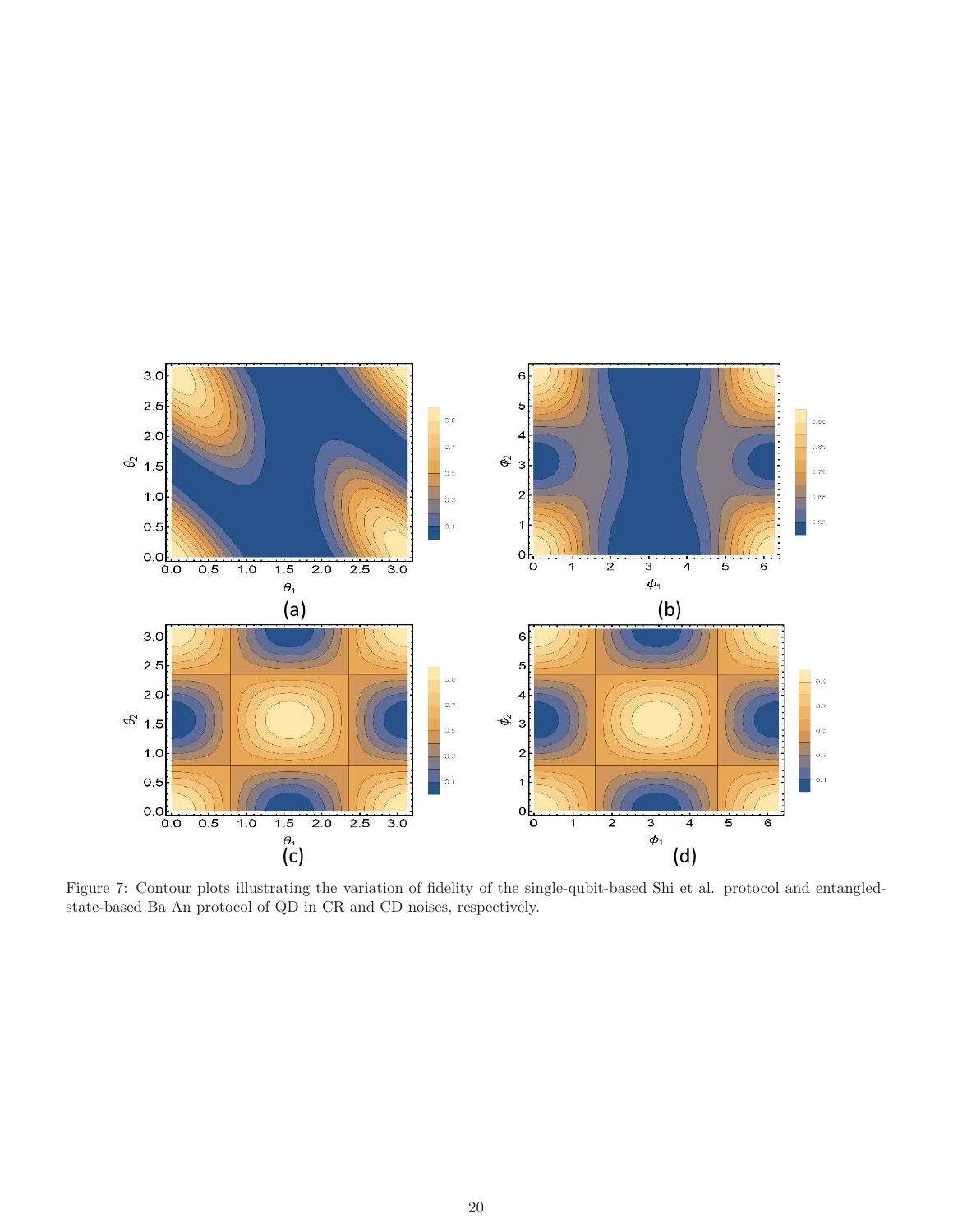of the AD channel, conclusions similar to that for the AD channel are also applicable to them. However, with an increase in temperature, fidelity is seen to decay. Squeezing is seen to play the role of a beneficial quantum resource, in a host of scenarios, in practical quantum communication. Also, it is observed that the effect of noise depends upon the number of rounds (how many times a travel qubit travels through the noisy channel) of quantum communication involved. For instance, QKD protocols are least affected by noise, while QD protocols are most affected as in QKD protocols a travel qubit travels only once through the noisy channel, whereas in Ba An protocol of QD, it travels twice through the noisy channel. Further, the single-qubit-based QD scheme involves three rounds of communication as it requires Alice to Bob and Bob to Alice transmission of qubits and an additional Alice to Bob travel of equal number of qubits. As a consequence, single-qubit-based QD scheme is found to be the most affected among the four different single-qubit-based schemes for secure quantum communication discussed in this paper.

Acknowledgement: AP acknowledges the support provided by DST, India through the project number EMR/2015/000393.

### References

- [1] Bennett, C. H., Brassard, G.: Quantum cryptography: public key distribution and coin tossing. In: Proceedings of the IEEE International Conference on Computers, Systems, and Signal Processing, Bangalore, India, p. 175 (1984)
- [2] Pathak, A.: Elements of Quantum Computation and Quantum Communication. CRC Press, Boca Raton, USA (2013)
- [3] Bennett, C. H.: Quantum cryptography using any two nonorthogonal states. Phys. Rev. Lett. 68, 3121 (1992)
- [4] Ekert, A. K.: Quantum cryptography based on Bell's theorem. Phys. Rev. Lett. 67, 661 (1991)
- [5] Bennett, C. H., Brassard, G., Mermin, N. D.: Quantum cryptography without Bell's theorem. Phys. Rev. Lett. 68, 557 (1992)
- [6] Goldenberg, L., Vaidman, L.: Quantum cryptography based on orthogonal states. Phys. Rev. Lett. 75, 1239 (1995)
- [7] Hillery, M., Buzek, V., Bertaiume, A.: Quantum secret sharing. Phys. Rev. A 59, 1829 (1999)
- [8] Zhou, N., Zeng, G., Xiong, J.: Quantum key agreement protocol. Electron. Lett. 40, 1149 (2004)
- [9] Shukla, C., Alam, N., Pathak, A.: Protocols of quantum key agreement solely using Bell states and Bell measurement. Quantum Inf. Process. 13, 2391 (2014)
- [10] Chong, S. K., Hwang, T.: Quantum key agreement protocol based on BB84. Opt. Commun. 283, 1192 (2010)
- [11] An, N. B.: Quantum dialogue, Phys. Lett. A 328, 6 (2004)
- [12] An, N. B.: Secure dialogue without prior key distribution, J. Kor. Phys. Soc. 47, 562 (2005)
- [13] Shukla, C., Kothari, V., Banerjee, A., Pathak, A.: On the Group-Theoretic Structure of a Class of Quantum Dialogue Protocols. Phys. Lett. A 377, 518 (2013)
- [14] Shi, G. F., Xi, X. Q., Hu, M. L., Yue, R. H.: Quantum secure dialogue by using single photons. Opt. Commun. 283, 1984 (2010)
- [15] Yang, C. W., Hwang, T.: Quantum dialogue protocols immune to collective noise. Quantum Inf. Process. 12, 2131 (2013)
- [16] Bostrom, K., Felbinger, T.: Deterministic secure direct communication using entanglement. Phys. Rev. Lett. 89, 187902 (2002)
- [17] Lucamarini, M., Mancini, S.: Secure deterministic communication without entanglement. Phys. Rev. Lett. 94, 140501 (2005)
- [18] Jun, L., Liu, Y.M., Cao, H.J., Shi, S.H., Zhang, Z.J.: Revisiting quantum secure direct communication with W state. Chin. Phys. Lett. 23, 2652 (2006)
- [19] Li, X.-H., Deng, F.-G., Li, C.-Y., Liang, Y.-J., Zhou, P., Zhou, H.-Y.: Deterministic secure quantum communication without maximally entangled states. J. Korean Phys. Soc. 49, 1354 (2006)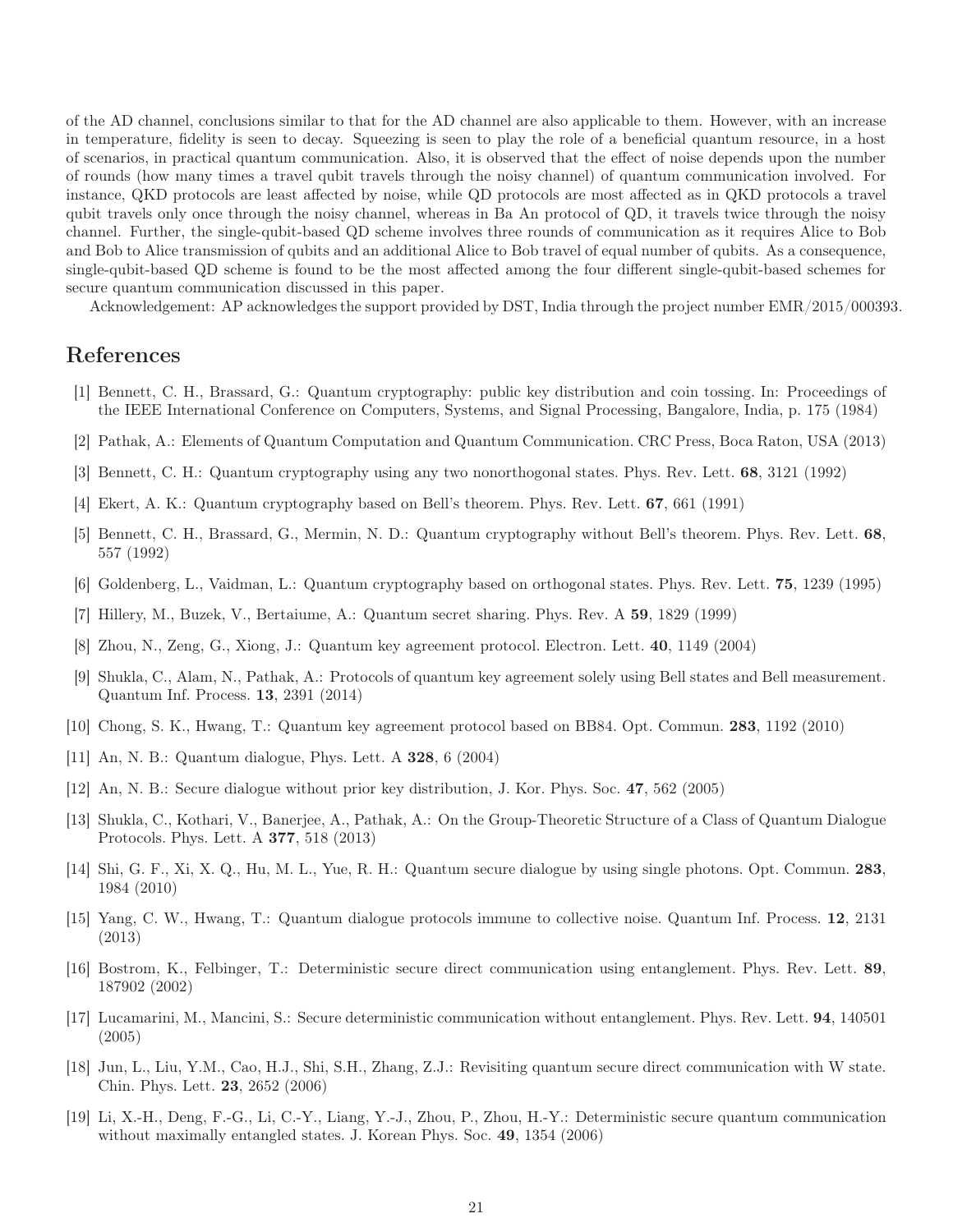- [20] Yan, F. L., Zhang, X. Q.: A scheme for secure direct communication using EPR pairs and teleportation. Euro. Phys. J. B 41, 75 (2004)
- [21] Man, Z. X., Zhang, Z. J., Li, Y.: Deterministic secure direct communication by using swapping quantum entanglement and local unitary operations. Chin. Phys. Lett. 22, 18 (2005)
- [22] Zhu, A.D., Xia, Y., Fan, Q.B., Zhang, S.: Secure direct communication based on secret transmitting order of particles. Phys. Rev. A 73, 022338 (2006)
- [23] Hai-Jing, C., He-Shan, S.: Quantum secure direct communication with W state. Chin. Phys. Lett. 23, 290 (2006)
- [24] Yuan, H., Song, J., Zhou, J., Zhang, G., Wei, X.: High-capacity deterministic secure four-qubit W state protocol for quantum communication based on order rearrangement of particle pairs. Int. J. Theor. Phys. 50, 2403 (2011)
- [25] Banerjee, A., Pathak, A.: Maximally efficient protocols for direct secure quantum communication. Phys. Lett. A 376, 2944 (2012)
- [26] Shukla, C.: Design and Analysis of Quantum Communication Protocols. Ph.D. thesis, Jaypee Institute of Information Technology (2014)
- [27] Sharma, R. D., Thapliyal, K., Pathak, A., Pan, A. K., De, A.: Which verification qubits perform best for secure communication in noisy channel? Quantum Inf. Process. (2015) DOI 10.1007/s11128-015-1207-6
- [28] Nielsen, M. A., Chuang, I. L.: Quantum Computation and Quantum Information. Cambridge University Press, New Delhi (2008)
- [29] Preskill, J.: Lecture notes for physics 229: Quantum information and computation. California Institute of Technology (1998)
- [30] Banerjee, S., Ghosh, R.: Dynamics of decoherence without dissipation in a squeezed thermal bath. J. Phys. A: Math. Theor. 40, 13735 (2007)
- [31] Omkar, S., Srikanth, R., Banerjee, S.: Dissipative and non-dissipative single-qubit channels: dynamics and geometry. Quantum Inf. Process. 12, 3725 (2013)
- [32] Srikanth, R., Banerjee, S.: Squeezed generalized amplitude damping channel. Phys. Rev. A 77, 012318 (2008)
- [33] Banerjee, S., Srikanth, R.: Geometric phase of a qubit interacting with a squeezed-thermal bath. Euro. Phys. J. D 46, 335 (2008)
- [34] Huang, J. H., Zhu, S. Y.: Necessary and sufficient conditions for the entanglement sudden death under amplitude damping and phase damping. Phys. Rev. A 76, 062322 (2007)
- [35] Bourennane, M., Eibl, M., Gaertner, S., Kurtsiefer, C., Cabello, A., Weinfurter, H.: Decoherence-free quantum information processing with four-photon entangled states. Phys. Rev. Lett. 92, 107901 (2004)
- [36] Chiuri, A., Rosati, V., Vallone, G., Pádua, S., Imai, H., Giacomini, S., Macchiavello, C., Mataloni, P.: Experimental realization of optimal noise estimation for a general Pauli channel. Phys. Rev. Lett. 107, 253602 (2011)
- [37] Fischer, D. G., Mack, H., Cirone, M. A., Freyberger, M.: Enhanced estimation of a noisy quantum channel using entanglement. Phys. Rev. A 64, 022309 (2001)
- [38] Fern, J., Whaley, K. B.: Lower bounds on the nonzero capacity of Pauli channels. Phys. Rev. A 78, 062335 (2008)
- [39] Srinatha, N., Omkar, S., Srikanth, R., Banerjee, S., Pathak, A.: The quantum cryptographic switch. Quantum Inf. Process. 13, 59 (2014)
- [40] Thapliyal, K., Banerjee, S., Pathak, A., Omkar, S., Ravishankar, V.: Quasiprobability distributions in open quantum systems: spin-qubit systems. Ann. of Phys. 362, 261 (2015)
- [41] Thapliyal, K., Banerjee, S., Pathak, A.: Tomograms for open quantum systems: in (finite) dimensional optical and spin systems. Ann. of Phys. 366, 148 (2016)
- [42] Kim, Y. S., Lee, J. C., Kwon, O., Kim, Y. H.: Protecting entanglement from decoherence using weak measurement and quantum measurement reversal. Nature Phys. 8, 117 (2012)